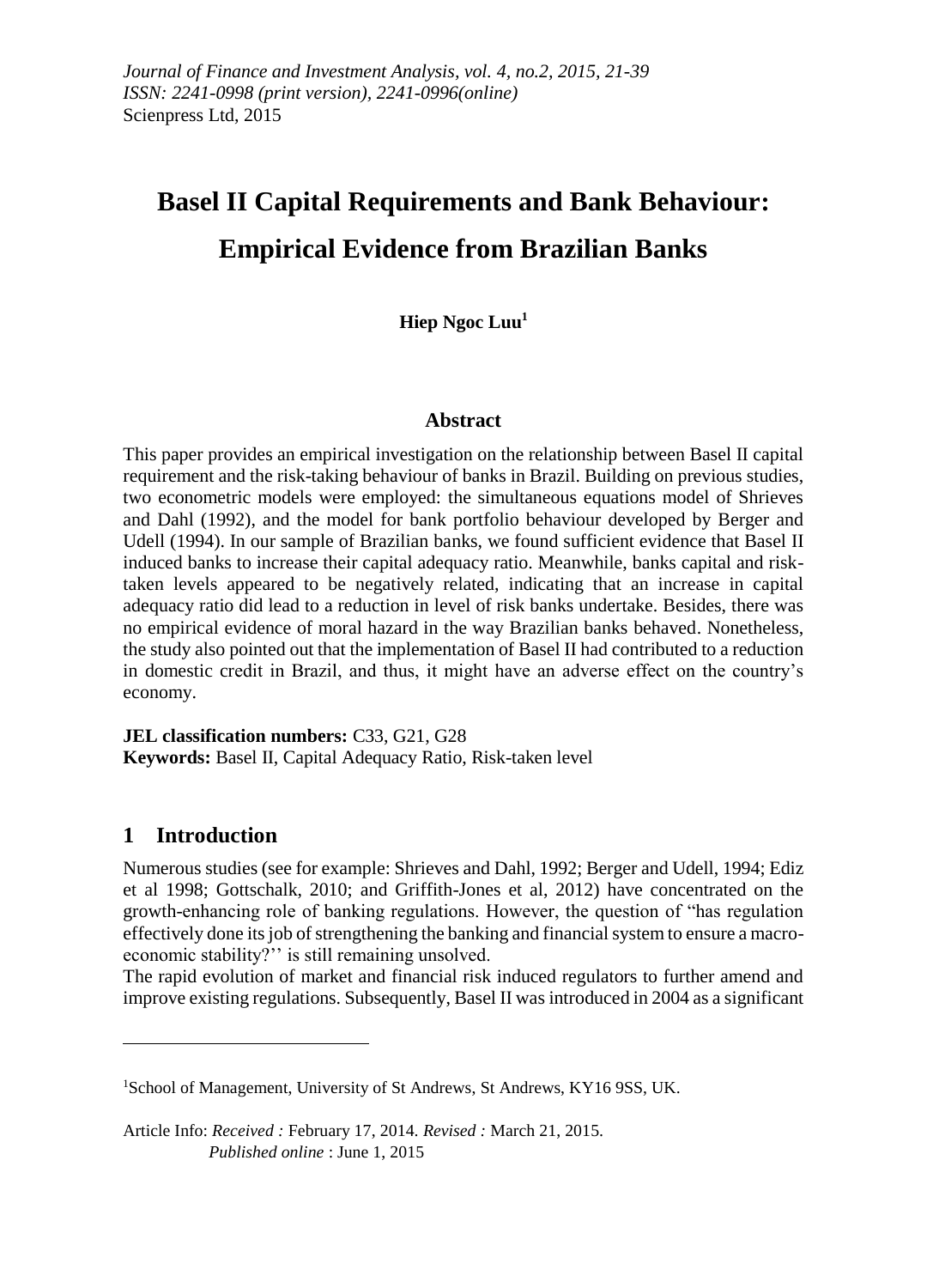enhancement of the previous Accord. It was thus expected to overcome any existing problems under the first rules and continue to minimise crisis in banking industries. Nevertheless, there was no coincidence that the global banking system in 2007/2008 had failed to withstand the pressures of a deteriorating market. A number of bankruptcies and systematic failures have been witnessed during and after the crisis. Hence, one may argue that Basel II would protect no one: not the banks, not the public, and obviously not the borrowers and tax-payers (Armour and Tracy, 2014). As such, it is important to gauge the effectiveness of Basel rules.

To date, very few empirical studies have been conducted about the impacts of Basel II capital requirements on risk-taking behaviour of banks in developing economies. It's perhaps because both Basel I and Basel II were primarily designed for large and internationally active banks in developed countries, while smaller domestic banks in developing nations are often kept outside the jurisdiction of such regulations (Gottschalk, 2010). Therefore, developing countries often face great difficulties when attempting to understand and adopt the new Basel rules. For those reasons, this paper will concentrate on the influences of Basel II capital requirements on bank risk-taking behaviour in developing countries.

Brazil is chosen as the country of studying because with a high poverty rate and a large proportion of SMEs, Brazil can be a relatively good representative of developing nations. Besides, Brazil is among the first developing countries to implement Basel rule<sup>2</sup>, and the information on prudential norms in Brazil is also available to collect.

The paper is now organised as follows. Section 2 reviews the theories related to the choice of banks' capital and risk-taking levels. Section 3 describes the data, models and methodologies employed. Section 4 presents and discusses the empirical results. Finally, conclusions will be drawn in Section 5.

# **2 Bank Behaviour towards Basel Regulation**

#### **2.1 Overview**

1

According to Roy (2005), there are three possible courses of action that banks, who aim to raise their CAR either to obey the minimum regulatory requirements or for any other nonregulatory purposes, would follow: (i) raise capital (increase K); (ii) reduce higher-risk assets; or (iii) shrink total asset (lower A) (a proof of equation 2.1 is discussed in the Appendix).

Where: 
$$
CAR = \frac{\kappa}{RWA} = \widehat{CAR} = \widehat{R} - \widehat{RISK} - \hat{A}
$$
 (2.1)

Capital adequacy ratio;  $K =$  Regulatory capital set aside by bank;  $A =$  Total asset; RISK =  $RWA/A = Bank risk level$ ; and  $RWA = Total Risk-weighted-asset$ .

It is also notable from equation 2.1 that a compelled increase in the capital adequacy ratio (CAR) could not prevent banks from simultaneously increasing their regulatory capital (K) and risk levels (RWA/A), given the fact that the growth rate of capital is higher than that of

<sup>&</sup>lt;sup>2</sup>See more in Gottschalk and Sodre (2007), International Monetary Fund (2012).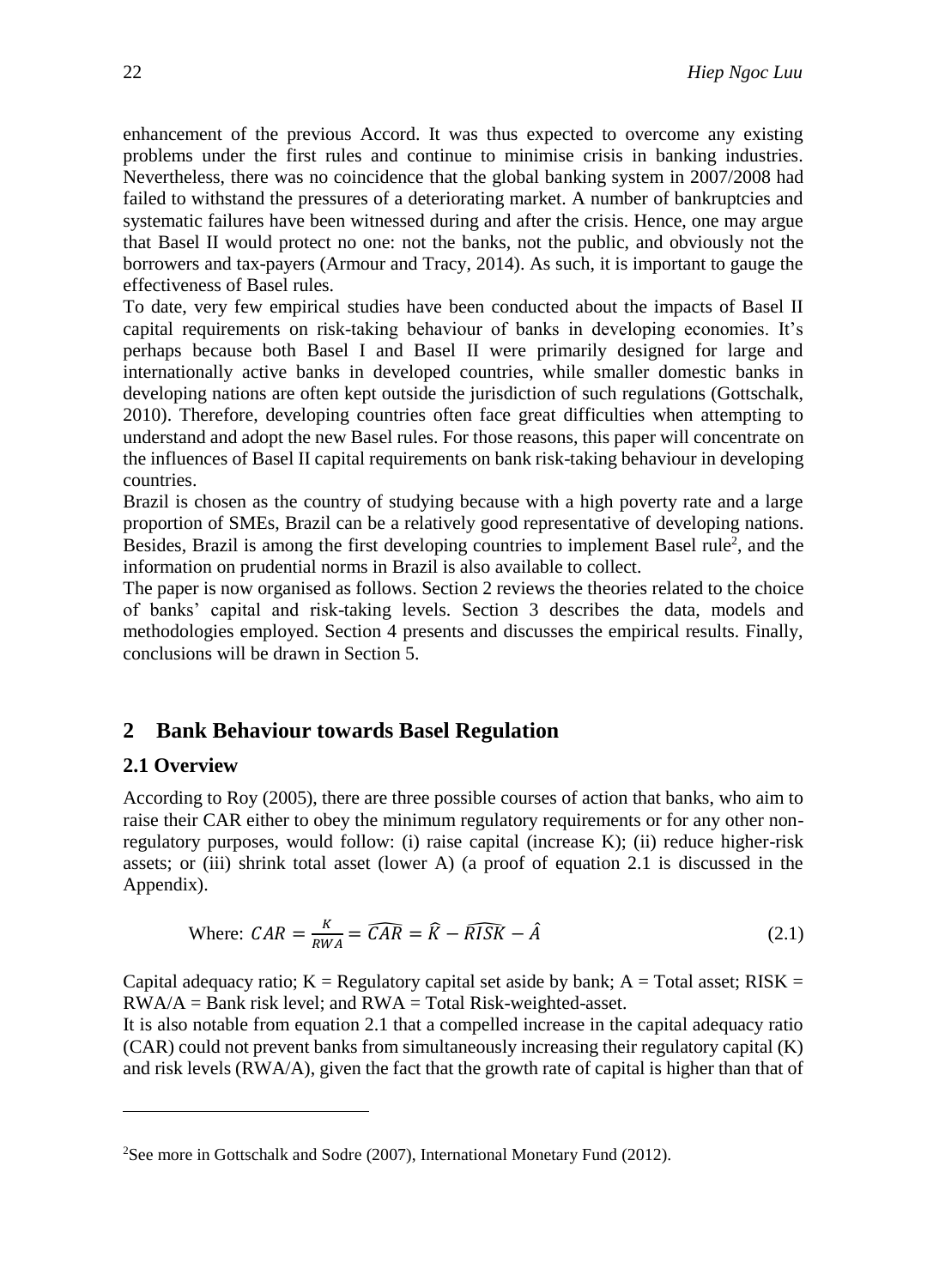the risk ratio, *ceteris paribus*. For that reason, regulatory capital requirements may well encourage banks to engage in more and riskier projects and induce them to behave in a moral hazard manner.

## **2.2 Regulatory Capital Requirements and Bank Capital Level**

Keeley (1988) is among the first researchers focusing on the influences of Basel rule on banks' CAR levels. However, it is difficult to interpret his findings, since Keeley did not condition on obvious non-regulatory effects on the capital ratio levels. Shrieves and Dahl (1992), by using the simultaneous equations approach, found out that undercapitalised banks had increased their capital ratios (on average) by 140 basis-points more than wellcapitalised banks.

Subsequently, Ediz et al. (1998) and Rime (2001) extended the work of Shrieves and Dahl (1992) and went into more detail when using dummy variable to measure the effect of regulatory pressures on bank behaviour. The univariate variable equals 1 for wellcapitalised banks and 0 for those that did not meet the minimum capital levels. Although the two papers separately concentrated on two different countries, they shared a somewhat similar conclusion that the regulatory pressure variables were all positive and statistically significant. Hence, it is consistent with what found by Shrieves and Dahl (1992) that the regulatory pressures brought about by Basel rules did cause banks to increase their capital ratios.

More recently, Hussain and Hassan (2005), who focused on the effects of Basel Capital Accords on eleven developing countries over a five-year period since the day Basel was first introduced in each nation, indicated that Basel rules did have a direct impact on the banks' capital ratios. It thus provided a similar conclusion with all the previous studies mentioned above.

Although there has been some empirical evidence (Shrieves and Dahl, 1992; Ediz et al., 1998; Rime, 2001; Hussain and Hassan, 2005) supporting the belief that higher capital requirements induced banks to increase their capital adequacy ratios, one may step further to ask: how was that raise achieved? (E.g. did banks increase the regulatory capital requirements, reduce risk-taking levels, shrink total assets or simultaneously increase their regulatory capital and risk levels?). And does it really mean that stricter capital requirements would help increase financial stability? Those questions will be addressed in later parts of this paper.

# **2.3 Relationship between Bank Capital and Risk-taking Decisions**

This section aims to shed some light into the theoretical frameworks of the relationship between capital adequacy ratio and the level of risk bank undertake.

#### **2.3.1 Rationale for a positive association**

By using a utility-maximising framework, Koehn and Santomero (1980) and Kim and Santomero (1988) pointed out that the introduction of higher capital ratios had induced banks to shift their portfolios towards riskier assets due to inefficiently priced deposit insurance. This happened because flat requirements restricted the bank's risk-return frontier, thus leading them to compensate losses in utility from the upper-limit on leverage with, perhaps, the optimal option of increasing the riskiness of the portfolio (Roy, 2005). In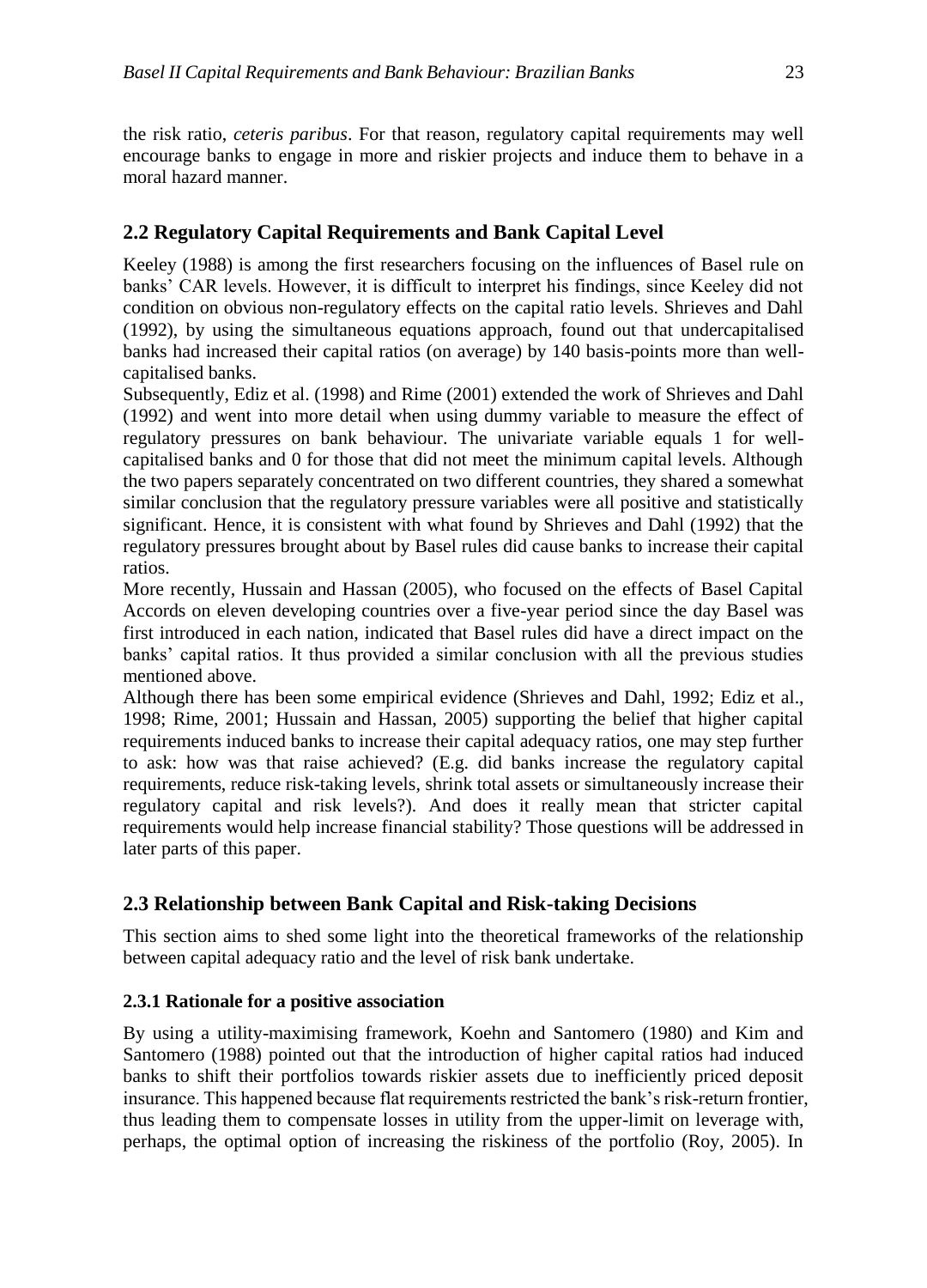particular, although Basel rules with different risk-weight categories might induce banks to shift away from high risk-weighted assets towards lower ones (Gottschalk, 2010), for any asset category which is subject to similar proportional capital charge, banks might have an incentive to move towards the riskier assets within that category since higher risks were expected to provide greater future returns. As a result, a positive correlation between capital ratio and risk-taking would be observed.

Subsequently, Rochet (1992) employed the portfolio approach developed by Hart and Jaffee (1974) and found out that when the ultimate intention of banks was to maximise the market value of their future revenues, risk-based capital ratios could not stop the banks from selecting highly specialised and risky portfolios.

Although using a different method from those of Kim and Santomero (1988) and Rochet (1992), Blum (1999), with a dynamic model, had drawn a somewhat similar conclusion that higher capital regulations may in fact increase a bank's risk level due to the inter-temporal effect. According to Blum (1999), if banks find it prohibitively expensive (or even completely unable) to raise additional equity capital to comply with new capital requirements tomorrow, they may wish to increase the risk today.

#### **2.2.2 Rationale for an adverse association**

The evidence for the first strand seems strong. However, their findings (Koehn and Santomero, 1980; Rochet, 1992) have been criticised on several grounds. First of all, according to Keeley and Furlong (1990), capital requirements could indeed induce banks to reduce their risk-taking if they possessed well-diversified portfolios. Besides, undercapitalised banks could meet the risk-based requirement by increasing capital and/or reducing portfolio risks, while well-capitalised banks may choose to reduce capital or to increase risk levels. And finally, those findings might only be consistent under Basel I rule, in which only five risk-weighted categories were adopted and banks were required to calculate their minimum capital reserve based on a single risk-weight for each type of assets. Under Basel II, numerous risk-weights were employed depending upon not only the type of assets but also the credit worthiness of particular assets within that asset class (i.e. AAA commercial loans are now treated in a different way from BBB commercial loans – unlike in Basel I Accord). Thus, riskier assets (even in the same asset type, i.e. corporate bond) are now more costly for banks. As a consequence, banks might have less motivation to shift towards riskier assets.

More recently, Hussain and Hassan (2005) employed the three-stage least square (3SLS) model to carry the simultaneous equations approach developed by Shrieves and Dahl (1992) and found strong empirical evidence that bank capital and risk-taking levels were inversely related in the selected eleven developing nations. Thus, their finding was consistent with what suggested by Keely and Furlong (1990) about a negative relationship.

Indeed, there are various theoretical and experimental explanations for the possible relationship between banks' capital and risk levels. Therefore, whether stricter capital requirements induce banks to increase or reduce their risk-taking levels is still a question with no simple answer. As summarised by Shrieves and Dahl (1992), a positive correlation between bank capital and risk-taken levels may be resulted from regulatory costs, unintended impacts of minimum capital requirements, bankruptcy-cost avoidance, or managers' risk aversion. Meanwhile, a negative correlation may be caused by the mispricing of deposit insurance.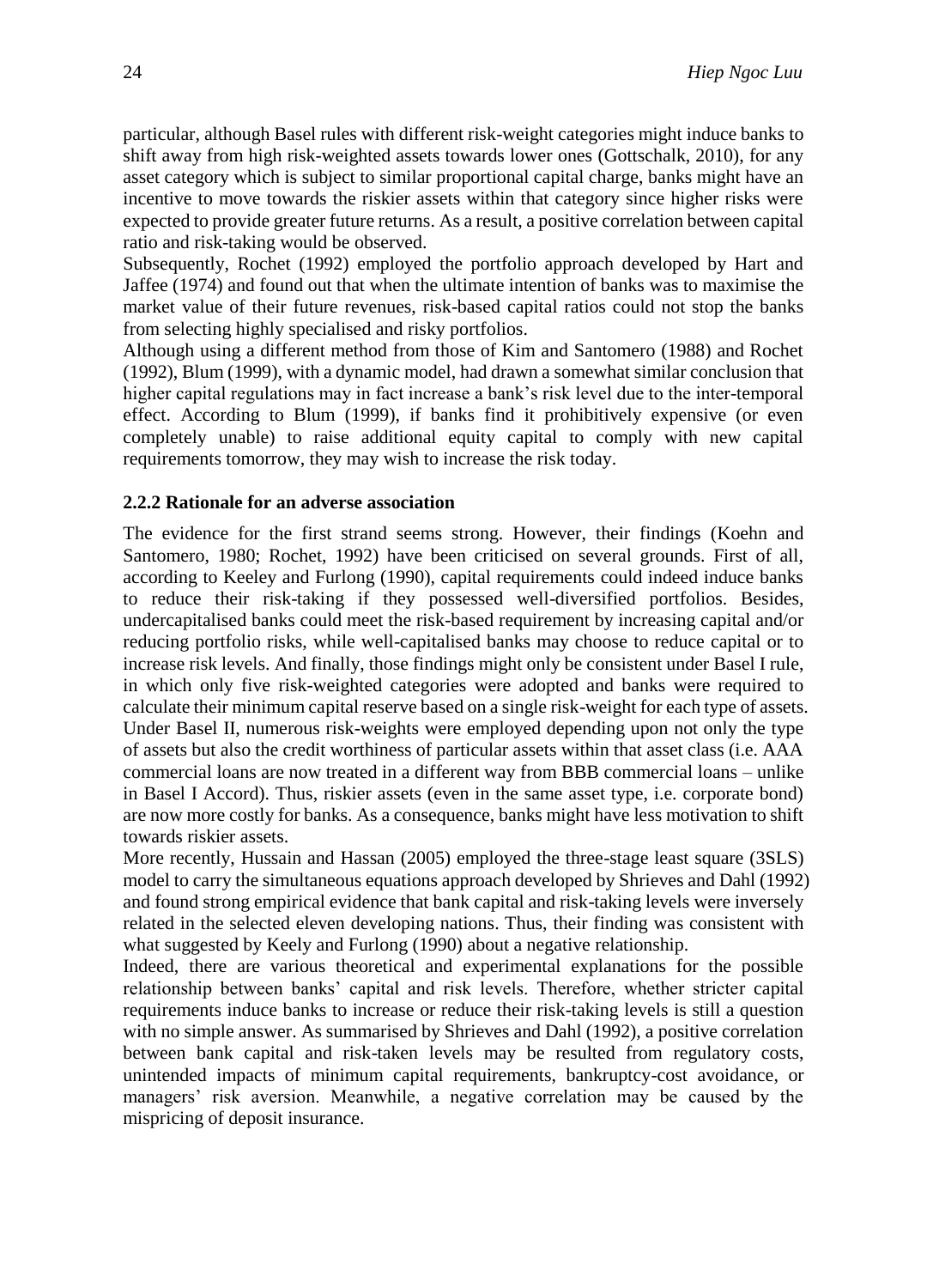#### **2.4 Basel II and the Patterns of Bank Asset Portfolios**

There have been continual debates on whether risk-based capital requirements proposed in Basel II can have an effect on the real economy through the reduction in banks' lending when banks' capital is constrained. Gottschalk (2010) claimed that Basel rules led to a shift in bank asset portfolios towards government securities and against private sector, which in turn, might encourage banking concentration and contribute to a 10-year deduction in domestic credit production in Brazil. Figure 2 describes the growths in government securities and commercial and industrial loans in Brazil, following the adoption of Basel II.



Figure 2: Growths in Government Securities and C&I Loans (Brazil: 2005 – 2012) *(Source: Bankscope, 2005 - 2012)*

According to Figure 2, there have been inverse trends between the growth rates of government securities and loans to commercial and industrial sectors in Brazil. While the average growth rate of government securities invested by Brazilian banks showed an obvious upward trend, the figure for C&I loans substantially decelerated during the period. This suggests that Basel II led to a shift in bank portfolios from risky assets to relatively safer ones. This also indicates that domestic credit production was somewhat deducted in Brazil, following the implementation of Basel II in 2005.

Nevertheless, there may not be sufficient evidence to judge whether Basel II led to that reallocation of bank portfolios. As stated by Haubrich and Wachtel (1993), the shift in bank portfolios might simply be caused by high levels of interest rates so that government securities would become more profitable for banks.

In short, if the re-allocation of bank portfolios was indeed a subsequent result of Basel II implementation, there would be a serious problem. Since Basel II might also contribute to an increase in the pro-cyclicality of credit provision, the deduction in banks' lending would be further accelerated<sup>3</sup>. Thus, if banks' lending is constrained by the increasingly tightenup Basel rules, while equity capital is prohibitively expensive (or even completely unable) to be raised during recession, significant inverse impacts on the macro-economy and banking stability would be inevitable.

1

<sup>3</sup>See for example: Griffith-Jones and Spratt (2001).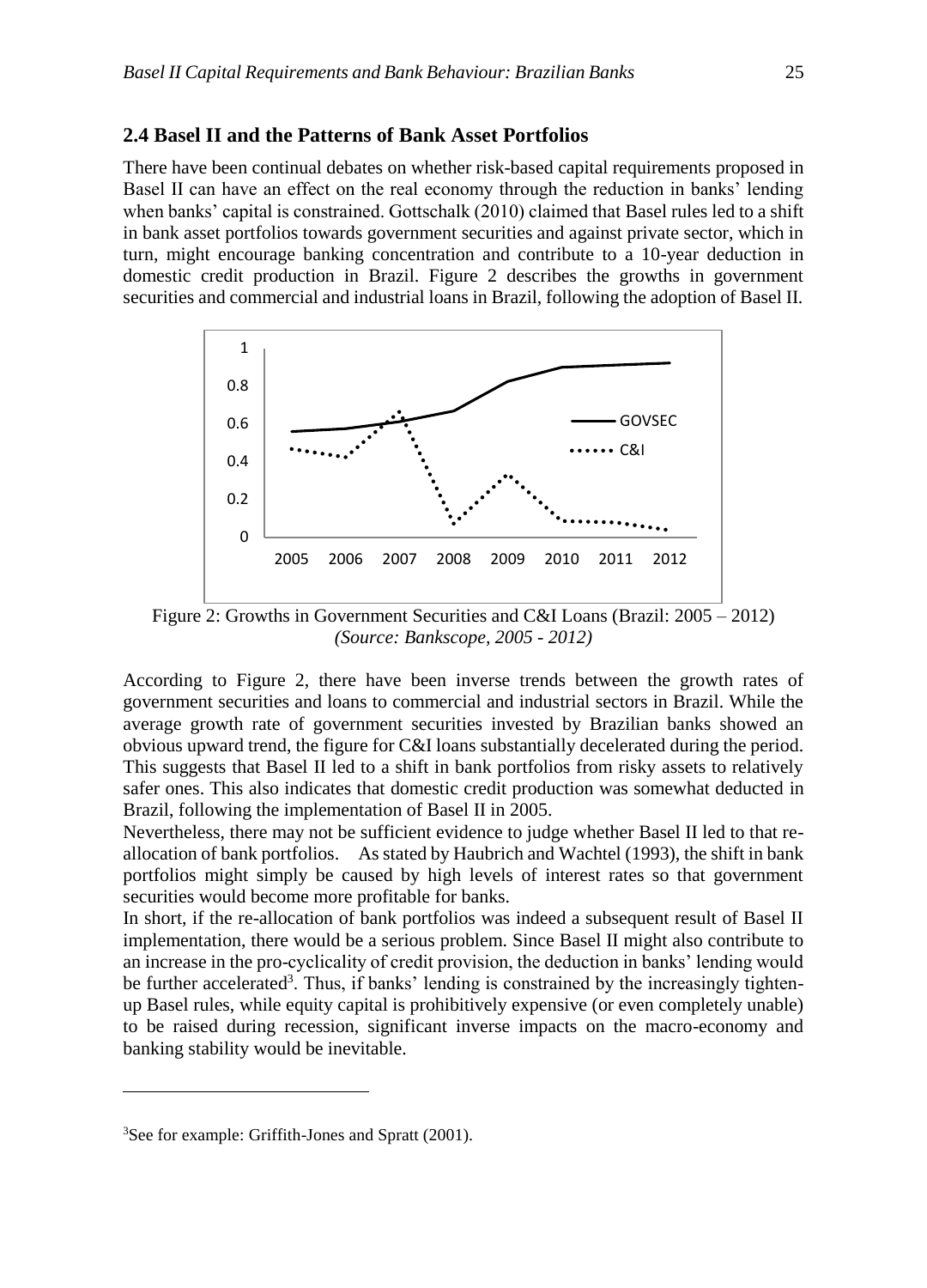# **3 Data and Model Specification**

The ultimate objective of this paper is to investigate the underlying banks' behaviour towards the regulatory capital requirements and its resulting effects on the economy. Therefore, it employs two following econometric models: the simultaneous equations model of Shrieves and Dahl (1992), and the model for bank portfolio behaviour established in Berger and Udell (1994).

# **3.1 Model 1 - Data and Sample Description**

Following Shrieve and Dahl (1992), we employ the simultaneous equation approach to investigate the possible impacts of Basel II on Brazilian banks' capital and risk-taken levels. Since Basel II was adopted in Brazil in December 2004, the time period in our sample for the most up-to-date available data is 2005-2012. Data is collected from *Bankscope* and the *World Bank*.

## **3.1.1 The Model**

From the literatures, banks' capital and risk decisions seem to be simultaneously determined and interrelated. Furthermore, as illustrated by Shrieves and Dahl (1992), changes in capital and risk levels are the results of exogenous shocks (i.e. regulatory pressure) and discretionary behaviour. Therefore, the observed changes in banks' capital and risk levels will be modelled as having two components: discretionary variable and exogenous factors:

$$
\Delta CAR_{j,t} = \Delta_d CAR_{j,t} + E_{j,t}
$$
\n
$$
\Delta RISK_{i,t} = \Delta_d RISK_{j,t} + U_{i,t}
$$
\n(3.1)\n(3.2)

Where

- **•**  $\Delta$ **CAR**<sub>i,t</sub> and  $\Delta$ **RISK**<sub>i,t</sub> are the observed changes in capital and risk, respectively for bank j in period t
- **ΔdCARj,t** and **ΔdRISKj,t** are both *discretionary adjustments*, and
- $E_{\text{j,t}}$  and  $U_{\text{i,t}}$  are both *exogenous factors*

Following Shrieves and Dahl (1992), the discretionary changes (or the endogenously determined adjustments) in capital and risk equations can be modelled using the *partial adjustment model* as below:

$$
\Delta_{d}CAR_{j,t} = \alpha(CAR^*_{j,t} - CAR_{j,t-1})
$$
\n
$$
\Delta_{d}RISK_{j,t} = \beta(RISK^*_{j,t} - RISK_{j,t-1})
$$
\n(3.3)\n(3.4)

Where: **CAR**<sup>\*</sup><sub>*j,t*</sub> and **RISK**<sup>\*</sup><sub>*j,t*</sub> are the target capital and risk levels, respectively, of banks j at time t.

Therefore, the discretionary changes in bank j's capital and risk levels are proportional to the difference between the bank's *target levels* at time t and its one period *lagged value.*  When we substitute equations  $(3.3)$  and  $(3.4)$  to equations  $(3.1)$  and  $(3.2)$ , respectively, the following equations are expected: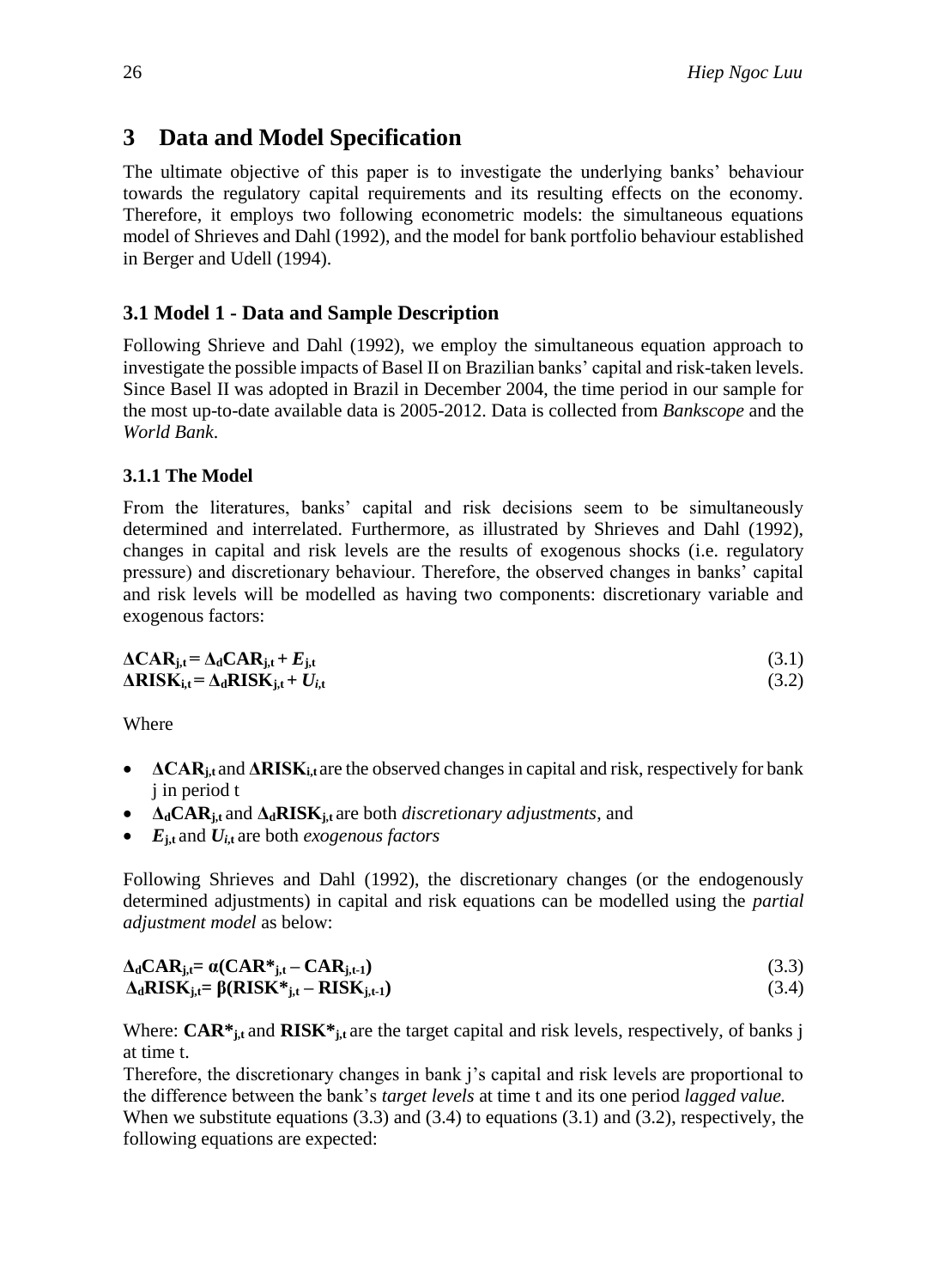| $\Delta \mathbf{CAR}_{j,t} = \alpha(\mathbf{CAR}_{j,t} - \mathbf{CAR}_{j,t-1}) + E_{j,t}$ | (3.5) |
|-------------------------------------------------------------------------------------------|-------|
| $\Delta RISK_{i,t} = \beta (RISK^*_{i,t} - RISK_{i,t-1}) + U_{i,t}$                       | (3.6) |

Therefore, the observed change in capital at time t is a function of the difference between the bank's target capital and its one-period-lagged value, and any exogenous shocks. Similarly, the same argument is applied for the RISK equation.

## **3.1.2 Definition of Capital and Risk**

There are two definitions of the required bank capital: the capital-to-total-assets ratio (K/A) and the capital-to-risk-weighted-assets ratio (K/RWA). Although the first definition (K/A) was employed by Shrieves and Dahl (1992), K/RWA ratio has become a more popular method of measuring a bank's required capital level since the introduction of the riskweighted approach in Basel rules. Therefore, the second definition of bank capital will be used in this paper:  $CAR = K/RWA$ .

Additionally, there are two different measurements of the "capital" component (K) in K/RWA ratio. One may use Tier 1 regulatory capital to calculate the capital requirement for credit risk. The other may employ total regulatory capital to calculate the total capital requirement for the entire risks at the bank. Since the objective of this research is to examine the issues related to the bank's entire risk exposure and its associated capital requirement, the second measurement of "capital" component will be used.

Regarding the risk ratio (RISK), it is defined as the ratio of total risk-weighted-asset to total assets (RWA/A). RISK will be used as a proxy to measure the entire risk exposure at a bank. There are two major reasons for using RWA/A. Firstly, the data for other methods of measuring risk (like Value-at-Risk or the volatility of banks' asset prices) were not available for the sample observations. Secondly and most importantly, using RWA/A ratio does not require us to capture and measure the exact risk levels of the bank. Instead, the purpose of this paper is to measure the "regulatory risk" that banks and regulators might have used in order to investigate and monitor bank "riskiness" (Roy, 2005).

Unfortunately, the levels of target capital  $(CAR^*)$  and risk  $(RISK^*)$  are not directly observable since they may vary cross-sectionally (Shrieves & Dahl, 1992). Nevertheless, according to Hussain and Hassan (2005), there are some sets of observable factors describing the banks' specific conditions and the state of the economy, which may have an impact on the banks' target capital and risk levels.

## **3.1.3 Bank-specific variables**

## *Bank size (SIZE)*

Consistent with the previous studies (Shreves and Dahl, 1992; Jacques and Nigro, 1997; and Rime 2000), the natural log of assets will be used as a measurement of bank size (SIZE). The SIZE variable is included in both capital and risk equations because it may have an impact on banks' target capital and risk levels, due to its relationship with the diversification strategies, the nature of investment opportunities and the capability of banks to access equity capital.

## *Loan loss provisions (LLOSS)*

The ratio of loan loss provision to total asset (LLOSS) is also included in both equations as a measure of funds that banks set aside to cover bad loans. Loan loss provision is included in CAR equation because a raise in LLOSS may put banks' capital under pressure if banks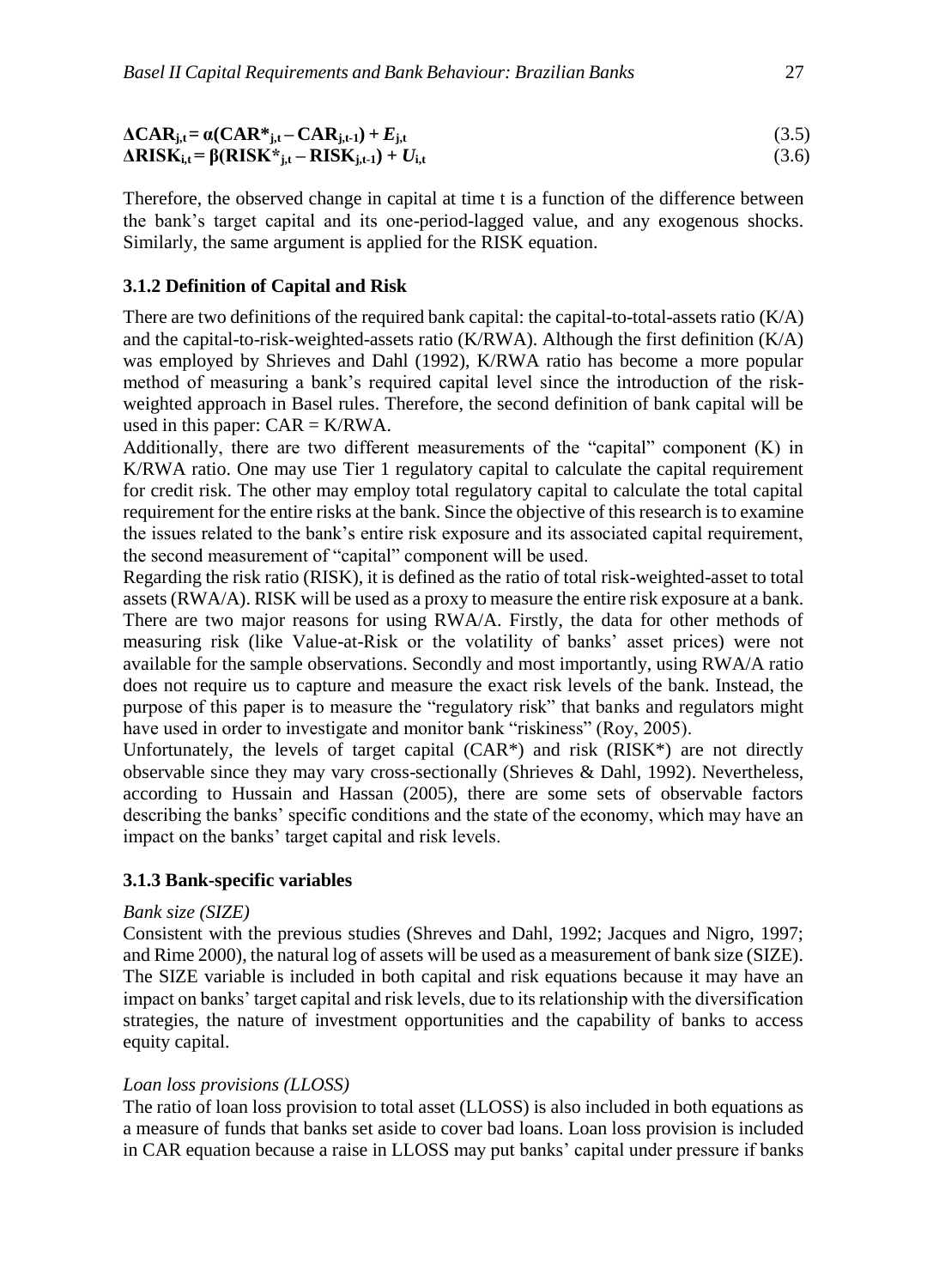do not buildup an appropriate equity buffet to handle credit loss. Alternatively, a bank's current loan loss provisions may also affect the RISK ratio since they may lead to a deduction in the nominal amount of risk-weighted-assets.

#### *Bank profitability (ROA)*

Although bank profitability (as measured using ROA) was not included in the original model of Shreves and Dahl (1992), it has been widely employed as an important indicator in later studies, including Aggarwal and Jacques (1997), Rime (2000), and Roy (2005). ROA may have a positive effect on a bank's capital if the bank prefers to increase its capital through retained earnings rather than through equity issues in the presence of asymmetric information in the marketplace.

#### **3.1.4 Country-specific variables**

#### *Macroeconomic variable (GDP)*

GDP growth is also included in the model to investigate the possible influences of economic conditions on banks' capital and risk decisions. It is particularly important to study because macroeconomic conditions in emerging and developing nations are believed to have higher volatility compared to other developed nations (Pugel, 2007).

#### *Regulatory Pressure (REG)*

1

Since regulatory pressure is the cornerstone factor influencing banks' behaviour, a dummy variable (REG) reflecting the degree of regulatory pressure brought about by Basel II will be included as a determinant factor of banks' target capital and risk levels. For wellcapitalised banks which hold equal and above the minimum standards set by the state regulators, REG will take the value of one. Otherwise, zero value will be attached.

Substituting the linear functions of the variable selected to explain the banks' target and risk levels, the model defined by equation (3.5) and (3.6) is written as follows:

 $\Delta CAR_{j,t}$  =  $\lambda_0$  +  $\lambda_1 SIZE_{j,t}$  +  $\lambda_2 ROA_{j,t}$  +  $\lambda_3 LLOSS_{j,t}$  +  $\lambda_4 REG_{j,t}$  +  $\lambda_5 GDP_{j,t}$  +  $\lambda_6 \Delta \text{RISK}_{\text{i,t}} + \lambda_7 \text{CAR}_{\text{i,t-1}} + E_{\text{j,t}}$  (3.7)

 $\triangle RISK_{j,t} = \theta_0 + \theta_1 SIZE_{j,t} + \theta_2 LLOSS_{j,t} + \theta_3 REG_{j,t} + \theta_4 GDP_{j,t} + \theta_5 \triangle CAR_{i,t}$  $+ \theta_6 \text{RISK}_{i,t-1} + U_{i,t}$  (3.8)

Since the right-hand sides of both equations include endogenous variables ΔRISK and ΔCAR to examine the possible simultaneous relationship between changes in capital and risk levels, following Shreves and Dahl (1992), simultaneous estimation of equation (3.7) and  $(3.8)$  will be carried out by employing two-stage least square model  $(2SLS)^4$ .

<sup>4</sup>Since the simultaneous-equation system is carried by the 2SLS model, the test of endogeneity is necessary to conduct to see if the 2SLS model is appropriate to perform. According to Hausman (1978), if there is no endogenous problem, then the OLS estimators provides consistent and efficient estimators, and thus, the 2SLS model is unnecessary to perform. This paper employs the Hausman Specification Test to test for the endogenous problem under the null hypothesis of no endogeneity. And since the p-value reported is very small, the null hypothesis is rejected. Hence, the instrumental variables are needed and the simultaneous-equation approach carried by the 2SLS model is valid.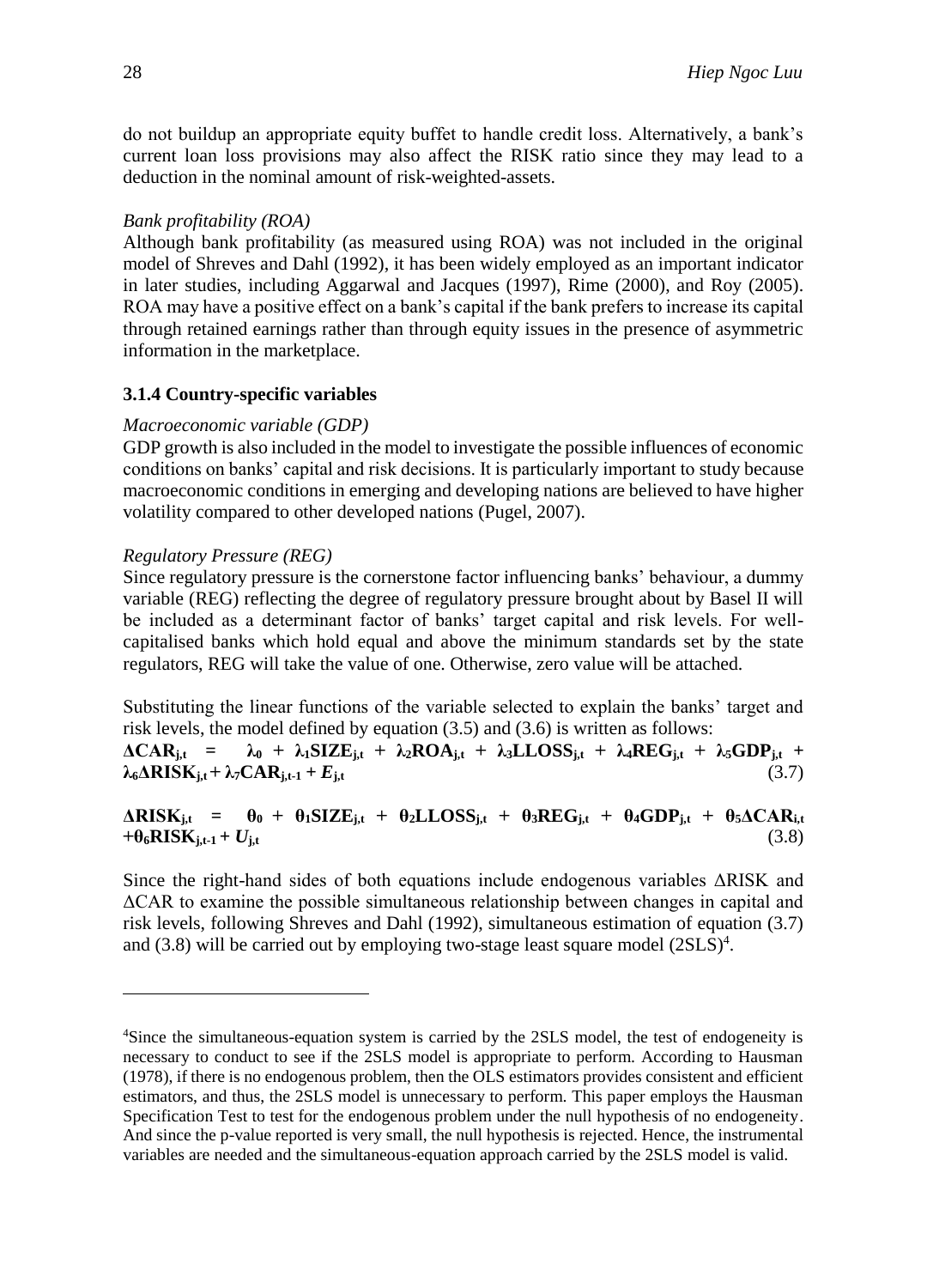# **3.2 Model 2**

By looking at the factors influence both capital and risk levels, the first model only gives us an overview of the overall reactions of banks. However, it cannot tell us the underlying motivations and how those changes could be achieved. Therefore, the second model will step further to investigate the behaviour of different types of assets in bank portfolios. By doing so, it will give us a reliable sense of what banks thought about the new regulatory capital requirements (e.g. did they find such regulations necessary and try their best to comply with Basel rules?; *OR*, did they believe that regulations were not necessary, thus attempting to get away from it by operating in moral hazard manners?). Hence, by looking at the root of the problems, there will be a better chance for us to discover the actual impacts of Basel II on banks' behaviour as well as on the economy.

## **3.2.1 Sample Description**

In this model, the empirical study is proceeded by examining the differences in banks' asset portfolios between the pre and post-Basel-ii implementation periods in Brazil. Thus, the data was collected throughout the period from 2000 until 2012. In particular, 2000 was chosen as it is the first year that data was collected in *Bankscope*, while 2012 was chosen since the data for 2013 and 2014 have not yet been fully updated.

For the convenience purpose, the period of 2000-2004 will be referred to as the "Control Period", and it's used to measure the banks behaviour in pre-Basel II adoption period. On the other hand, the period from 2005 to 2012 will be referred to as the "Basel II Period" as it will describe the banks behaviour and performances during the period of Basel II implementation.

It's important to examine both control period and Basel-ii period because a control period of "normal time" is necessary to compare and analysis the "true" impacts of Basel II capital requirements on banks behaviour and performance.

## **3.2.2 Main Model Specification**

Building on previous work by Berger and Udell (1994), this section primarily concentrates on examining the behaviour of two main asset categories: government securities (GOVSEC) and commercial and industrial loans (C&I). These two types of asset were chosen because broader and/or other asset categories within the risk-based capital approach are relatively heterogeneous (Haubrich and Wachtel, 1993).

Indeed, GOVSEC and C&I may well represent the different risk-weighted categories recommended under Basel-ii. Government securities are generally treated as relatively lowrisk assets with relatively low expected returns. Although government securities may be categorised as low as 0% for OECD countries, they can also be weighted as high as 100% for unrated nations. On the other hand, loans to commercial and industrial sectors, by its nature, are considered to have the highest risk (and therefore high-weighted). However, it also provides much higher expected returns.

Following Haubrich and Wachtel (1993), all dependent variables will be measured in form of their annual growth rate, denoted as:

# $\mathbf{ASSET}_{i,t} = \ln(\mathbf{ASSET}_{i,t}) - \ln(\mathbf{ASSET}_{i,t-1})$

Where: Asset<sub>it</sub> represent bank i's asset at time  $t$ .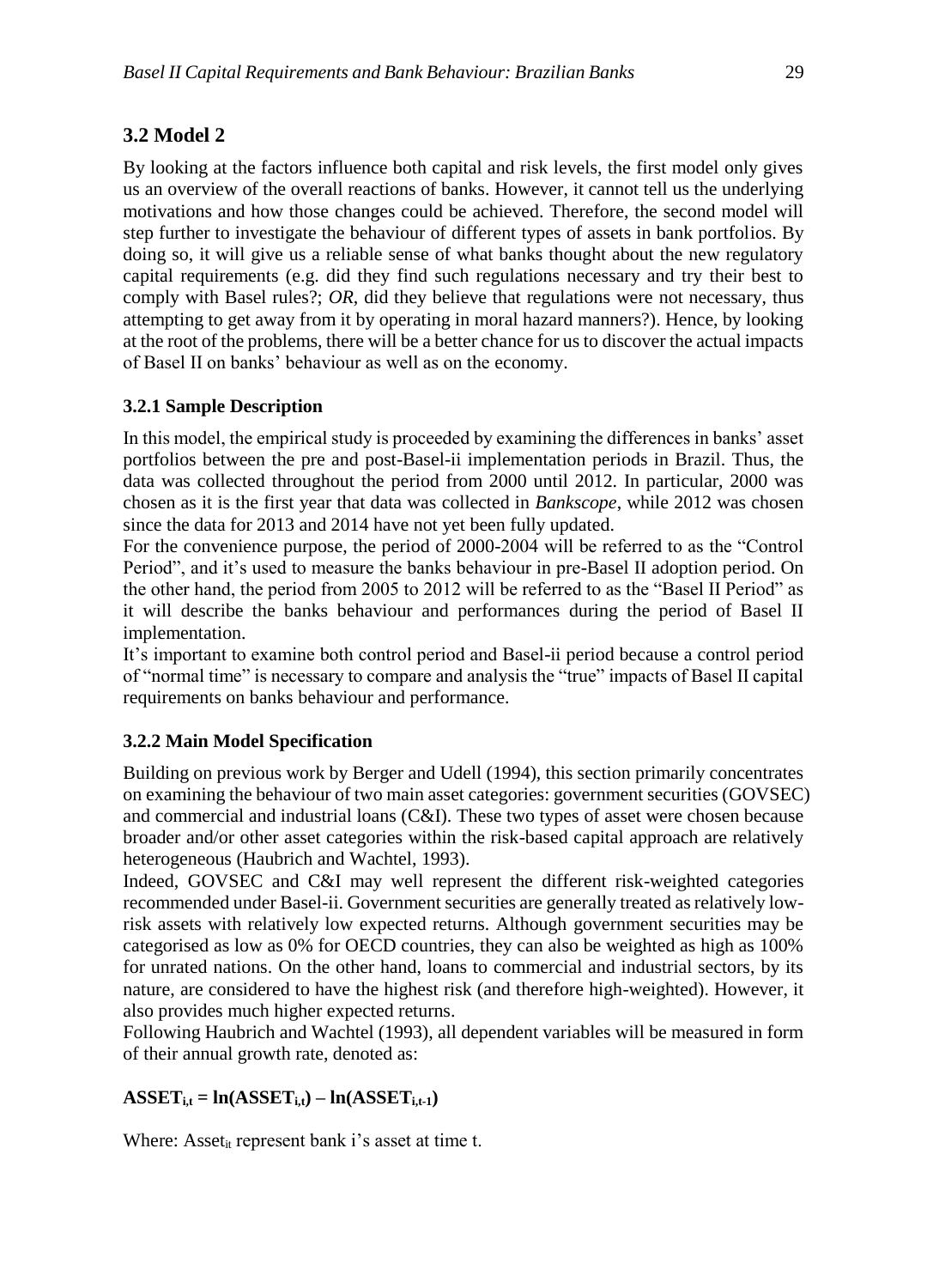To examine how and why the growth rates of bank assets differ between the pre and post-Basel II implementation periods, according to Berger and Udell (1994), the following regression will be used:

## $\text{ASSET}_{\text{ii}} = \varphi_0 + \varphi_1 \text{BASEL}_{\text{(t-1)}} + \varphi_2 \text{CAR}_{\text{i(t-1)}} + \varphi_3 \text{INC}_{\text{i(t-1)}} + \varphi_4 \text{GDP}_{\text{(t-1)}} + \varphi_5 \text{INFL}_{\text{(t-1)}} + \mu$

Where:

- ASSET<sub>ii</sub>  $=$  Asset j, at bank i during time t
- $\bullet$  BASEL = Dummy variable that equals 1 for each year of Basel II period, 0 otherwise
- $CAR_i = Total \, regulatory \, capital \,at \,bank \,i$
- $\bullet$  INC = Net Income
- $\bullet$  GDP = annual GDP growth
- $\bullet$  INFL = annual inflation rate
- $\cdot$   $\mu$  = exogenous determining random shock

Similar to the previous model, CAR is employed to measure the total amount of capital required for the entire risks at the bank. The INC variable measures the bank's net income. It is included in the model because the previous year performance may have an influence on the bank's following year strategies. Additionally, two macro-economic variables GDP and INFL are also taken into account to measure the possible external impacts of the economy on bank' behaviour and performance.

Another notable feature is that all independent variables are measured in one-period lagged forms. There are two major ideas behind that. Firstly, lagged variables allow for the minimization of any unintentional feedback from the endogenous variables (Berger and Udel, 1994). Secondly, the one-year lagged period also helps obtain reasonable explanations for the adjustments of both banks' and regulators' behaviour, which is resulted from what actually happened in the previous year

# **4 Empirical Results**

# **4.1 Model 1 – Overall Behaviour of Brazilian Banks**

## **4.1.1 Factors affecting target capital and risk levels**

Table 1 provides the regression results of model 1. As can be seen from this table, bank size (SIZE) appears to have a direct relationship with changes in banks' capital and risk levels. The relationship was negative and statistically significant under both CAR and RISK equations, indicating that an increase in bank size will lead to a reduction in both capital and risk levels, and *vice versa*.

In fact, an inverse relationship between the size of the bank and its capital level is expected. Since larger banks might have better ability to access capital markets and raise capital if wished, they can operate with lower amounts of capital (Roy, 2005). Thus, this empirical result does not support what suggested by Gottschalk (2010) that larger banks increase their capital adequacy ratios more than smaller banks.

Regarding the risk level, according to Gottschalk and Sen (2006), the relationship between SIZE and RISK is expected to be positive, which may indicate that larger banks are expected to face greater risks.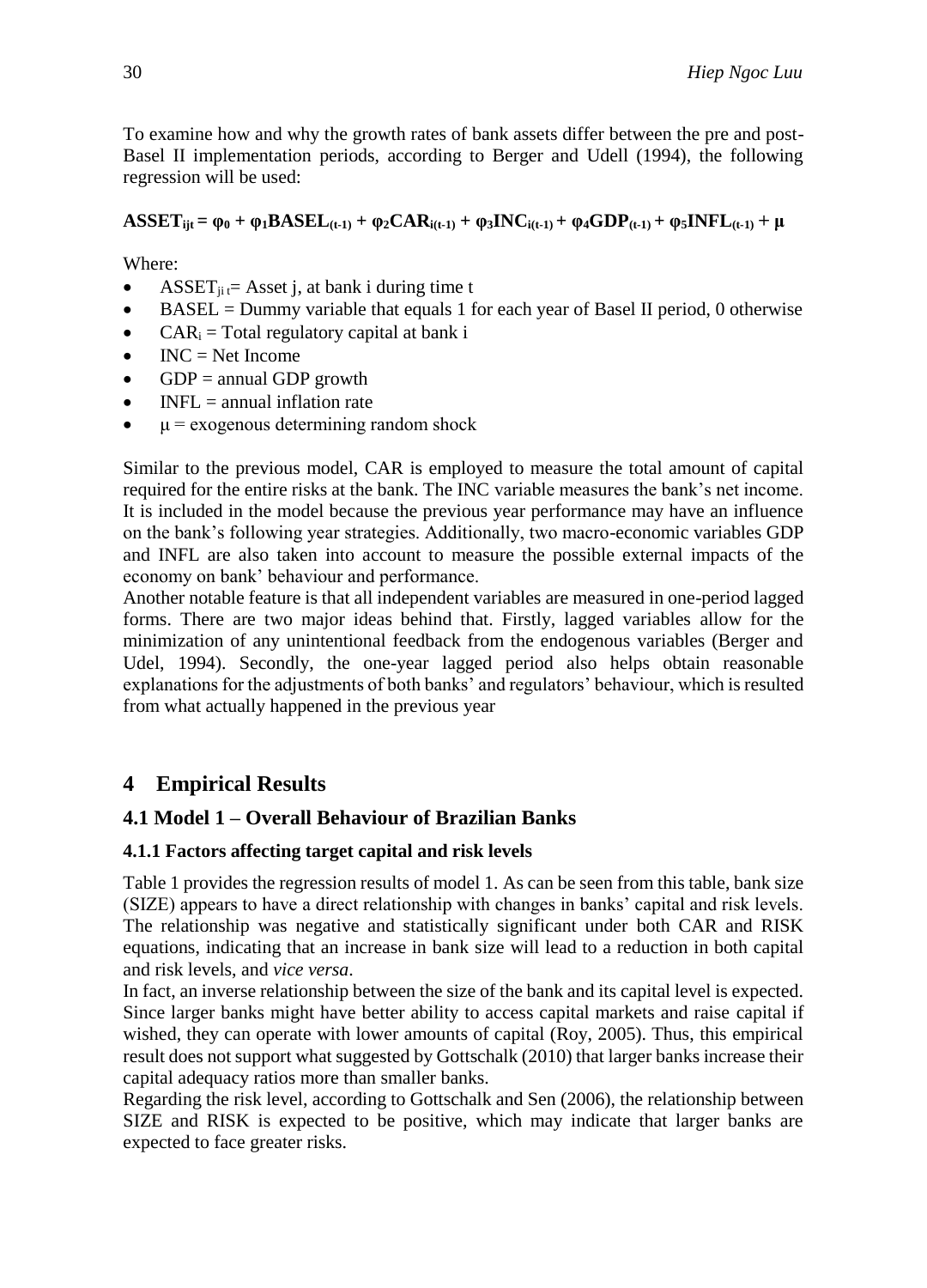|      | Pr(z t )     | t-value    | Std. Error | Coefficient   | $\triangle CAR$ |
|------|--------------|------------|------------|---------------|-----------------|
| ***  | 1.0702e-11   | 7.43255    | 6.43336169 | 47.81628194   | $\mathcal{C}$   |
| $**$ | 0.0011086    | $-3.33255$ | 0.02417171 | $-0.08055335$ | <b>ARISK</b>    |
| ***  | 5.5051e-07   | $-5.25820$ | 0.41106113 | $-2.16144357$ | <b>SIZE</b>     |
|      | 0.4257094    | $-0.79896$ | 0.20032391 | $-0.16004986$ | <b>ROA</b>      |
| $**$ | 0.0078352    | $-2.69909$ | 0.26035542 | $-0.70272379$ | <b>LLOSS</b>    |
|      | 0.3419128    | $-0.95373$ | 0.24042084 | $-0.22929638$ | <b>GDP</b>      |
| ***  | 3.5127e-12   | 7.63865    | 1.19623906 | 9.13765287    | <b>REG</b>      |
| ***  | $< 2.22e-16$ | $-3.91115$ | 0.02363576 | $-0.92443190$ | <b>LCAR</b>     |
|      |              |            |            | 0.41689       | $R^2$           |
|      |              |            |            | 144           | No. Obs.        |

Table 1: Model 1 – Overall Behaviour of Bank Panel A: Dependent Variable = **ΔCAR**

*Significant codes: 0 '\*\*\*' 0.001 '\*\*' 0.01 '\*' 0.05 '.' 0.1 ' ' 1*

Panel B: Dependent Variable = **ΔRISK**

| <b>ARISK</b>   | Coefficient   | Std. Error  | t-value    | $Pr (>=  t )$ |        |
|----------------|---------------|-------------|------------|---------------|--------|
| $\mathcal{C}$  | 60.09180132   | 17.90187831 | 3.35673    | 0.0010210     | $**$   |
| ACAR           | $-0.16042493$ | 0.06621550  | $-2.42277$ | 0.0167090     | $\ast$ |
| <b>SIZE</b>    | -1.94497489   | 1.07803561  | $-1.80418$ | 0.0733993     |        |
| <b>LLOSS</b>   | 2.12918071    | 0.74706510  | 2.85006    | 0.0050469     | $**$   |
| GDP            | 0.32405887    | 0.67352360  | 0.48114    | 0.6311848     |        |
| <b>REG</b>     | $-0.03992638$ | 3.28853262  | $-0.01214$ | 0.9903307     |        |
| <b>LRISK</b>   | $-0.49408891$ | 0.05645521  | $-8.75187$ | 6.8834e-15    | ***    |
| $\mathbb{R}^2$ | 0.37583       |             |            |               |        |
| No. Obs.       | 144           |             |            |               |        |

*Significant codes: 0 '\*\*\*' 0.001 '\*\*' 0.01 '\*' 0.05 '.' 0.1 ' ' 1*

The rationale for this positive relationship is that, while smaller banks might be constrained from doing large (and yet riskier) development projects (due to the lack of expertise, sophisticated financial instruments and certain markets), *ceteris paribus*, the larger the size of the bank is, the higher capability they have to take part in large (and yet, riskier but also higher expected return) projects. Therefore, larger banks may expose to higher risks, and *vice versa*. However, this is not the case in this study, where bank size was found to be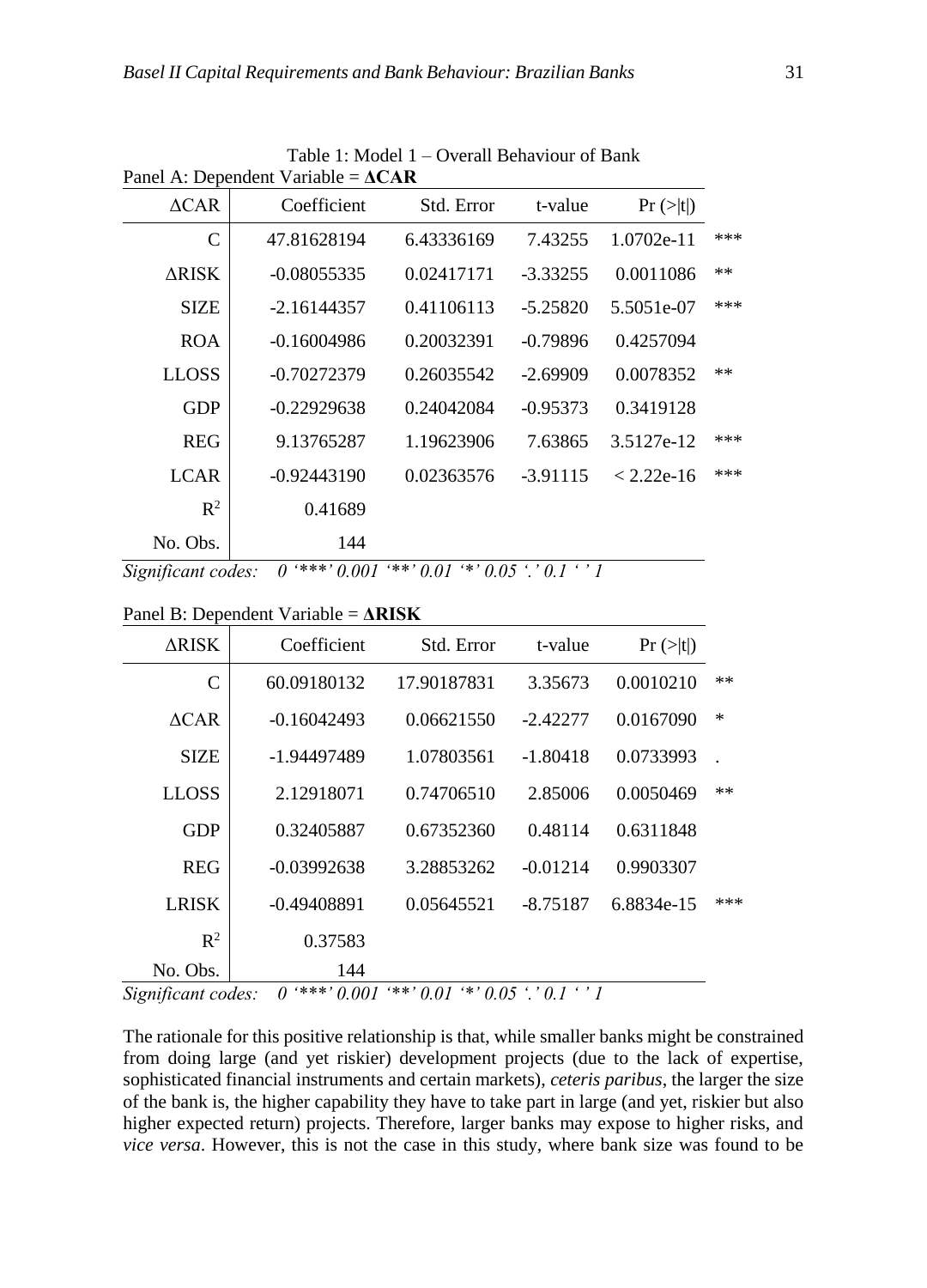significantly and negatively related to risk-taking decisions. This may be due to the diversification benefits, thus larger banks should have lower risk (and *vice versa*). Nevertheless, the evidence of a negative relationship is not quite strong since the estimated coefficient is just marginally significant (at 10%).

Turing to ROA, although ROA is considered a good proxy for bank profitability, the relationship between ROA and  $\Delta CAR$  is not statistically significant. With regard to loan loss provision (LLOSS), it appears to be negative and statistically significant in CAR equation, but then turns to be positive and statistically significant in RISK equation. In terms of GDP growth (GDP), Table 1 shows that there is a negative association between GDP and changes in banks' capital adequacy ratios. However, the result is not statistically significant. Similarly, there is no statistical evidence suggesting that GDP has an impact on banks' risk levels.

#### **4.1.2 The impact of Basel II Capital Accord on banks' capital and risk**

According to the empirical evidence provided in Table 1, in Brazil, regulatory pressure had a positive and significant impact on banks' capital levels. Thus, there is statistical evidence that in Brazil, along with well-capitalised banks, banks hold below the minimum capital requirements did effectively improve their capital adequacy ratios in order to avoid the penalties implied by the regulators. This is in line with what suggested by Roy (2005) that in 10 OECD nations, regulators had successfully forced undercapitalised banks to increase their capital ratios. Nevertheless, this is contrary to what found in Hassan and Hussain (2005) about a negative relationship between regulatory pressure and bank capital in 11 developing countries.

With respect to risk, the coefficient was found to be negative. However, because the estimated parameter is not statistically significant, the evidence of an adverse relationship is not observable and one may argue that, at least for the scale and scope of this study, regulatory pressure brought about by Basel II had no direct effect on banks' risk-taking decisions.

#### **4.1.3 The relationship between capital adequacy ratios and risk decisions**

With regard to the relationship between a bank capital adequacy ratio and its risk-taken decision, the regression results at the top of Panel A and B of Table 1 suggest that changes in capital and risk are inversely related over the 2005-2012 period. The coefficients are both statistically significant and equal to -0.08 and -0.16 in CAR and RISK equations, respectively. It implies that 1 percent point increase in capital will reduce the risk taken by 0.16 percent point, while a similar increase in risk will have 0.08 percent point negative impact on capital*.* The results are in line with what found by Hussain and Hassan (2005), who provide strong empirical evidence based on the sample of 11 developing countries where changes in capital and risk levels are negatively related. Thus, in Brazil, there is statistical evidence that higher capital adequacy ratios do not lead to higher risk.

This result is not surprising, and also consistent with what proposed by Jacques and Nigro (1997), and Hussain and Hassan (2005). The possible explanation is that undercapitalised banks can meet the risk-based-capital requirements by increasing capital and/or reducing portfolio risk, while well-capitalised banks may choose to reduce capital or increase risk levels. The findings, therefore, do not support Shrieves and Dahl (1992)'s conclusion of a positive relationship as explained by "buffer capital theory", "managerial risk aversion theory", and "bankruptcy cost avoidance theories".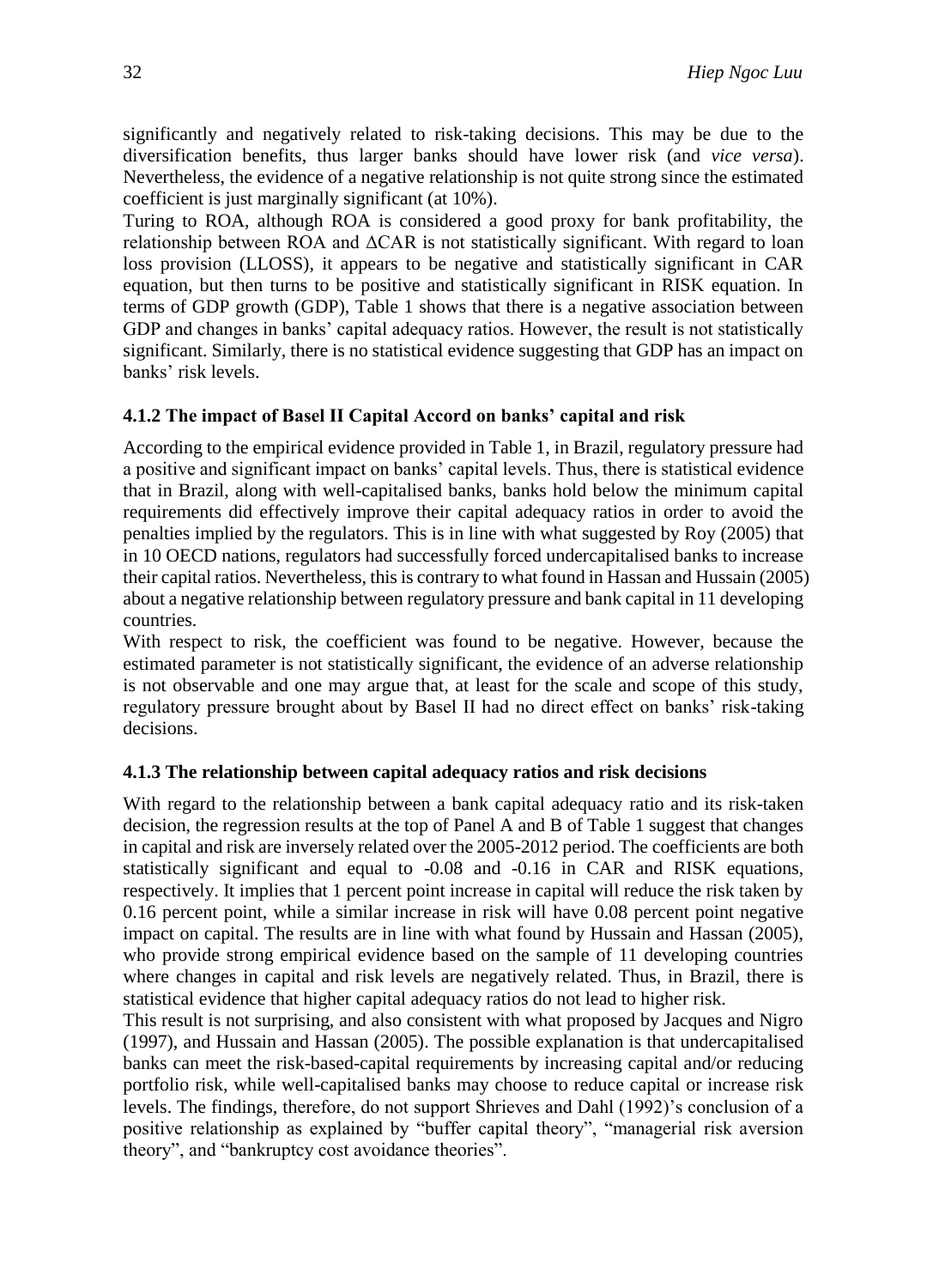#### **4.1.4 Discussion of findings**

It can be seen that Brazilian regulators had succeeded in forcing banks to hold more capital reserve. However, regulatory pressure brought about by Basel II and the regulators had no influence on the banks' chosen levels of risk. Meanwhile, the model also suggests that an increase in capital ratios will lead to a decrease in banks' risk-taking levels, and *vice versa*. Thus, the actual impacts of Basel II requirements on banks' behaviour are still somewhat ambiguous here in this study. As a result, the second model, by examining the behaviour of different types of assets in banks' portfolios, would allow us to obtain an inside-out view of banks' behaviour towards Basel II requirements.

## **4.2 Model 2 – Behaviour of Bank Portfolios**

#### **4.2.1 Descriptive Statistics**

The definition and sample means of all dependents and independents variables were described in Table 2 of the Appendix. It can be seen that, on average, the growth rates of government securities (GOVSEC) invested by Brazilian banks had raised double: from 9 percent in 2000-2004 period to 17 percent after the implementation of Basel II in 2005. As a result, this figure shows the evidence that Brazilian banks had, in fact, increased the holding of the relatively low-risk assets in their portfolio since the implementation of Basel II in the country. Turning to loans, contrary to the patterns observed for government securities and cash, the average growth rate of loans to commercial and industrial (C&I) had declined considerably from 41% to 12% between the control and Basel II periods - a more than 3-times decrease.

Thus, the descriptive statistic in Table 2 provide evidence that there were somewhat a shift in banks asset portfolios from high-risk assets to the less-risky ones between the pre- and Basel II periods. However, it's not clear if the shrinkage of risky asset was a resulting impact of Basel II. Therefore, the second regression model presented in section 3.2 will be carried to investigate the "true" impacts.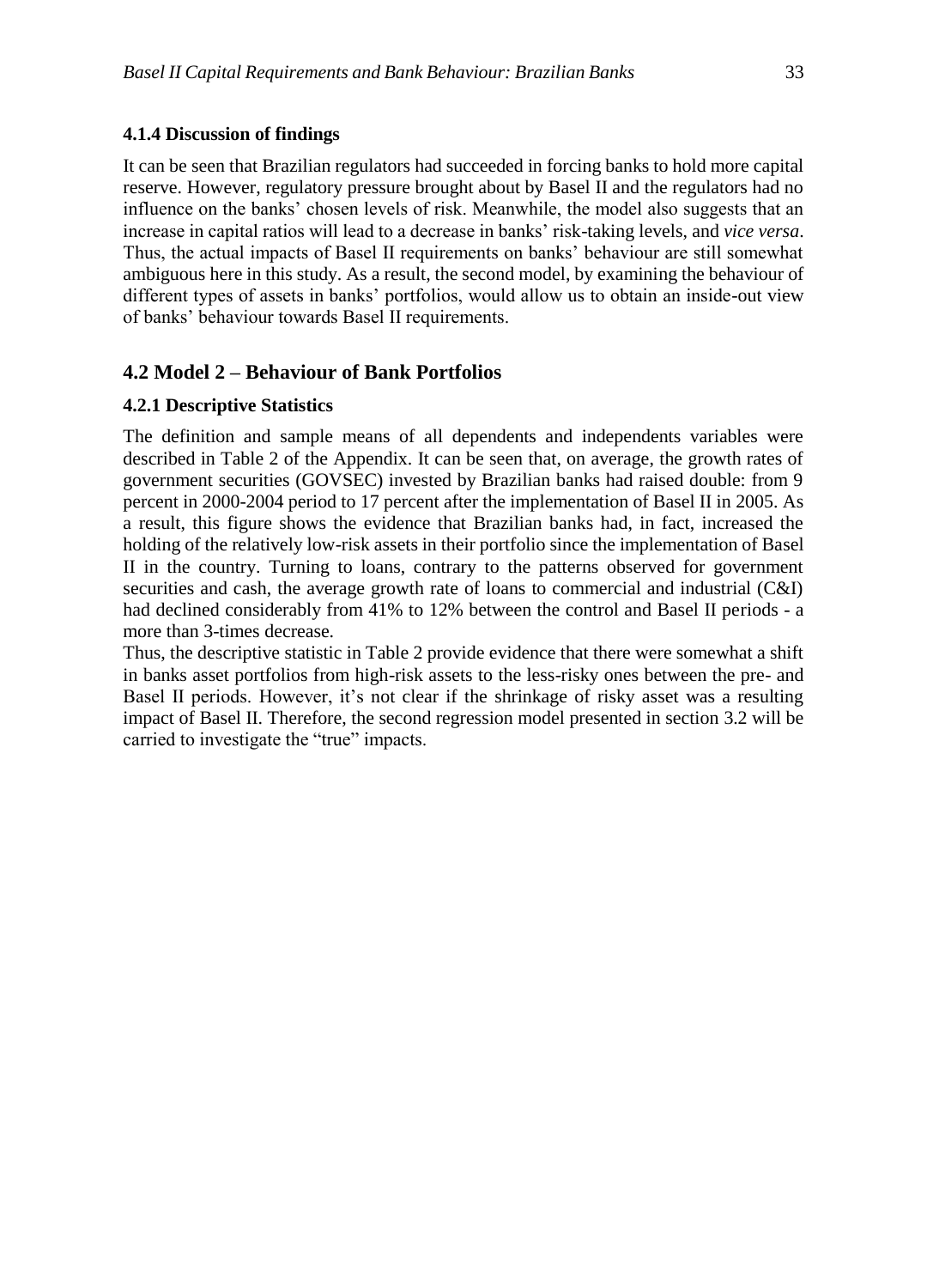| <b>Symbol</b>                                 | <b>Definition</b>                                      | <b>Control Period</b><br><b>Sample Mean</b> | <b>Basel II</b><br>Period<br><b>Sample Mean</b> |  |
|-----------------------------------------------|--------------------------------------------------------|---------------------------------------------|-------------------------------------------------|--|
|                                               | A. Asset Growth Rates                                  |                                             |                                                 |  |
| <b>GOVSEC</b>                                 | Annual growth rate of government securities            | 0.09                                        | 0.17                                            |  |
| C&I                                           | Annual growth rate of commercial &<br>industrial loans | 0.41                                        | 0.12                                            |  |
|                                               | <b>B.</b> Basel II Implementation Period               |                                             |                                                 |  |
| <b>BASEL</b>                                  | Dummy variable equals 1 for 2005-2012, 0<br>otherwise  | $\mathbf{0}$                                | $\mathbf{1}$                                    |  |
| C. Bank Capital Variable                      |                                                        |                                             |                                                 |  |
| <b>CAR</b>                                    | Capital Adequacy Ratio                                 | 19.9                                        | 19.3                                            |  |
| D. Bank Specific and Macroeconomics Variables |                                                        |                                             |                                                 |  |
| <b>INC</b>                                    | Net Income $(\$)$                                      | 235,153.02                                  | 57,124.46                                       |  |
| <b>GDP</b>                                    | Annual growth rate of GDP (annual %)                   | 5.009                                       | 2.675                                           |  |
| <b>INFL</b>                                   | Inflation rate (annual %)                              | 5.845                                       | 7.572                                           |  |

|  | Table 2: Variable Definitions and Sample Means |  |
|--|------------------------------------------------|--|
|  |                                                |  |

# **4.2.2 Main Empirical Results**

The regression was performed using Panel Pooled Ordinary-Least-Square (POLS). POLS was chosen because the number of observations is relatively small, thus regression results provided by Random- and Fixed-effect approaches may not be appropriate.

## *Government Securities*

Panel A of Table 3 provides the regression results for government securities (GOVSEC). The estimated coefficients on BASEL are positive and statistically significant. Thus, this supports the first model's findings and strengthens the evidence proposed in the previous section that Basel II does have a direct and positive impact on the amount of government securities invested at Brazilian banks. In other words, Basel II encouraged banks to invest more in government securities.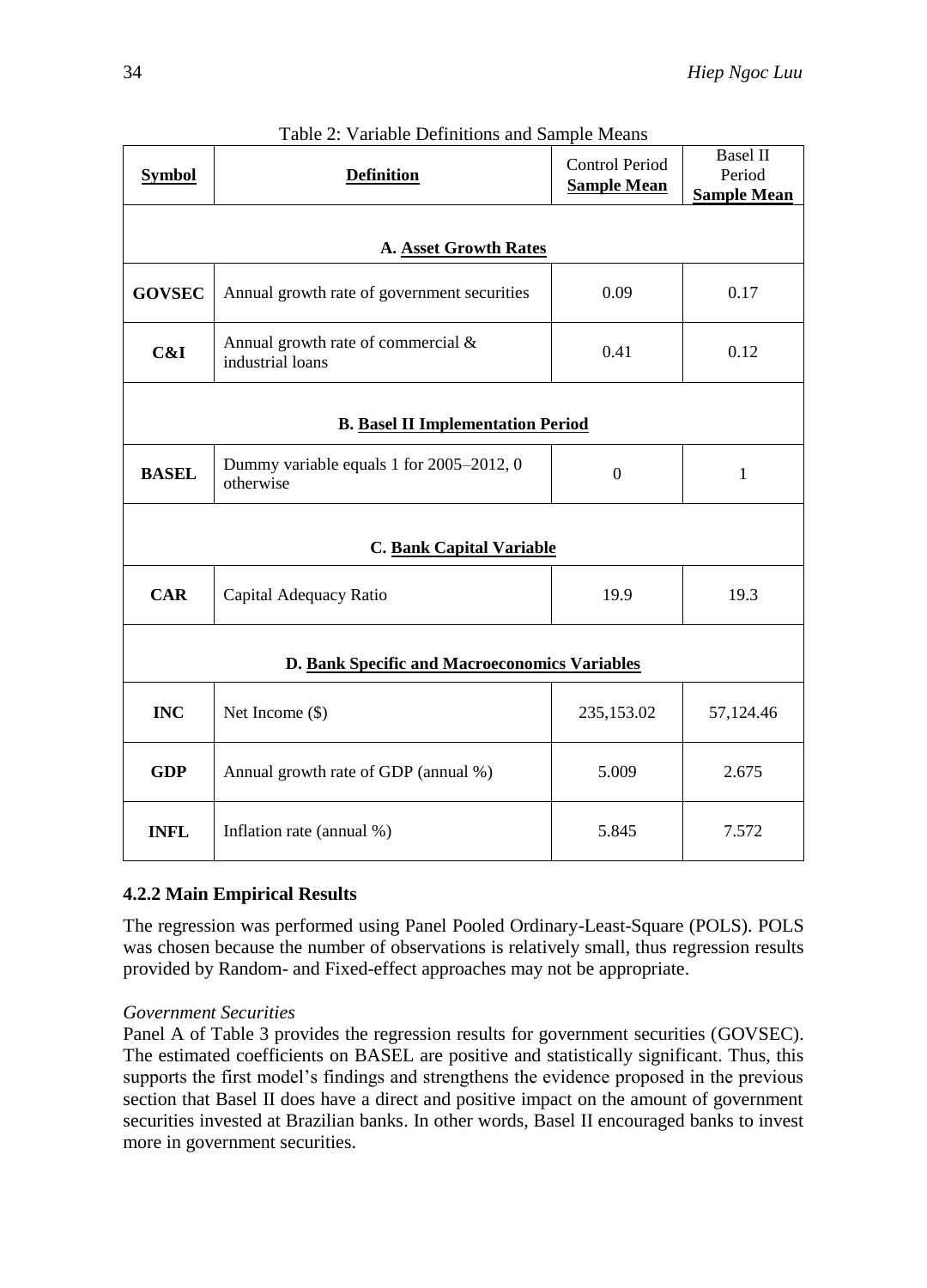In terms of the relationship between GOVSEC and regulatory capital requirements (CAR), the coefficient estimated appears to be positive and statistically significant. Therefore, this indicates that a raise in capital requirements led to an increase in the growth rate of government securities invested by banks.

Meanwhile, regarding other explanatory variables, such as GDP growth (GDP), and inflation (INFL), it can be seen that both variables have a negative but insignificant impact on GOVSEC. Similarly, income (INC) appears to be not statistically significant. In fact, the relatively small number of observation may contribute for the insignificant results.

#### *Commercial and Industrial loans*

Finally, the regression results of the C&I equation is provided in Panel B of Table3. It is interesting to note that the overall patterns are somewhat contrasting with what have been found in GOVSEC equation.

With regards to the overall relationship between the level of commercial and industrial loans (C&I) and Basel II capital requirements, the estimated coefficient on Basel is negative and statistically significant.

|                | $r$ allei A. Dependent variable – GO v $SEC$ |            |           |                       |        |
|----------------|----------------------------------------------|------------|-----------|-----------------------|--------|
| <b>GOVSEC</b>  | Coefficient                                  | Std. Error | t-value   | $Pr (>\vert t \vert)$ |        |
| $\mathsf{C}$   | 9.3655e-01                                   | 4.2077e-02 | 22.2579   | $< 2.2e-16$           | ***    |
| <b>BASEL</b>   | 8.0022e-02                                   | 2.7514e-02 | 2.9084    | 0.003991              | $**$   |
| <b>CAR</b>     | 1.4670e-03                                   | 6.7217e-04 | 2.1825    | 0.030096              | $\ast$ |
| <b>INC</b>     | 2.0723e-09                                   | 5.4170e-08 | 0.0383    | 0.969518              |        |
| <b>GDP</b>     | $-6.8183e-03$                                | 5.0236e-03 | $-1.3572$ | 0.176045              |        |
| <b>INFL</b>    | $-7.5988e-04$                                | 4.5543e-03 | $-0.1668$ | 0.867638              |        |
| $\mathbb{R}^2$ | 0.08291                                      |            |           |                       |        |
| No. Obs.       | 234                                          |            |           |                       |        |

| Table 3: Behaviour of Bank Assets Portfolio |  |
|---------------------------------------------|--|
| Panel A: Dependent Variable = $GOVSEC$      |  |

*Significant codes: 0 '\*\*\*' 0.001 '\*\*' 0.01 '\*' 0.05 '.' 0.1 ' ' 1*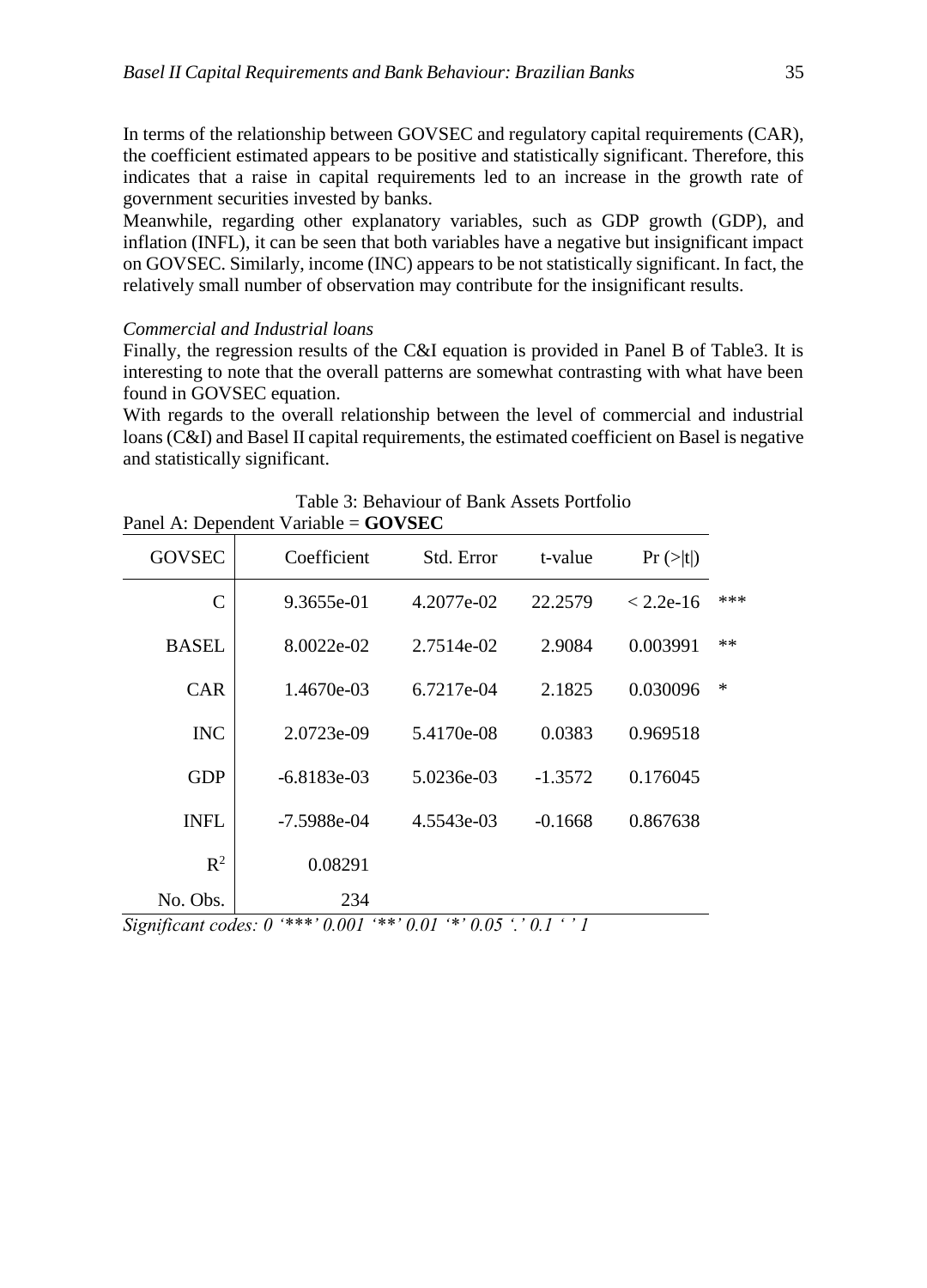| C&I          | Coefficient   | Std. Error | t-value   | Pr(z t )  |      |
|--------------|---------------|------------|-----------|-----------|------|
| $\mathsf{C}$ | 6.3895e-01    | 1.4890e-01 | 4.2912    | 2.628e-05 | ***  |
| <b>BASEL</b> | $-3.2812e-01$ | 9.7363e-02 | $-3.3701$ | 0.0008824 | ***  |
| <b>CAR</b>   | 6.9357e-03    | 2.3786e-03 | 2.9159    | 0.0039011 | $**$ |
| <b>INC</b>   | $-8.8859e-08$ | 1.9169e-07 | $-0.4636$ | 0.6434105 |      |
| <b>GDP</b>   | $-3.4070e-03$ | 1.7777e-02 | $-0.1917$ | 0.8481845 |      |
| <b>INFL</b>  | $-2.7948e-02$ | 1.6116e-02 | $-1.7341$ | 0.0842532 |      |
| $R^2$        | 0.073175      |            |           |           |      |
| No. Obs.     | 234           |            |           |           |      |

Panel B: Dependent Variable = **C&I**

*Significant codes: 0 '\*\*\*' 0.001 '\*\*' 0.01 '\*' 0.05 '.' 0.1 ' ' 1*

This thus suggests strong evidence that there was a direct and inverse relationship between Basel II and the amount of loans Brazilian banks lent to commercial and industrial sectors. In other words, banks tended to lend less to commercial and industrial sectors in Basel II implementation period, and vice versa. Hence, this is contrary to the trends found in GOVSEC equation that the levels of relatively low-risk assets like Treasury securities were increased during the Basel II period.

## **4.2.3 Discussion of findings**

The first finding from this model is that a rise in regulatory capital requirements led to an increase in the growth rate of government securities. This is in line with the literature (Berger and Udell, 1994) about a positive relationship. The positive and statistically significant relationship between the BASEL and GOVSEC further the evidence of the positive influence of Basel II on banks' holding of government securities. Therefore, the model for bank portfolio performance strongly indicates that the new regulatory framework induced banks to invest more in less risky assets.

On the other hand, the relationship between banks' loans to commercial and industrial sectors and Basel II is found to be negative and statistically significant. Thus, it contrasts to what have been found for government securities and indicates that Basel II did induce banks to reduce their lending.

To sum up, an important conclusion drawn from this section's empirical findings is that there is statistically significant evidence that Brazilian banks had reallocated their asset portfolios from high-risk assets to lower-risk securities in response to the new regulatory capital requirements during the period 2005-2012.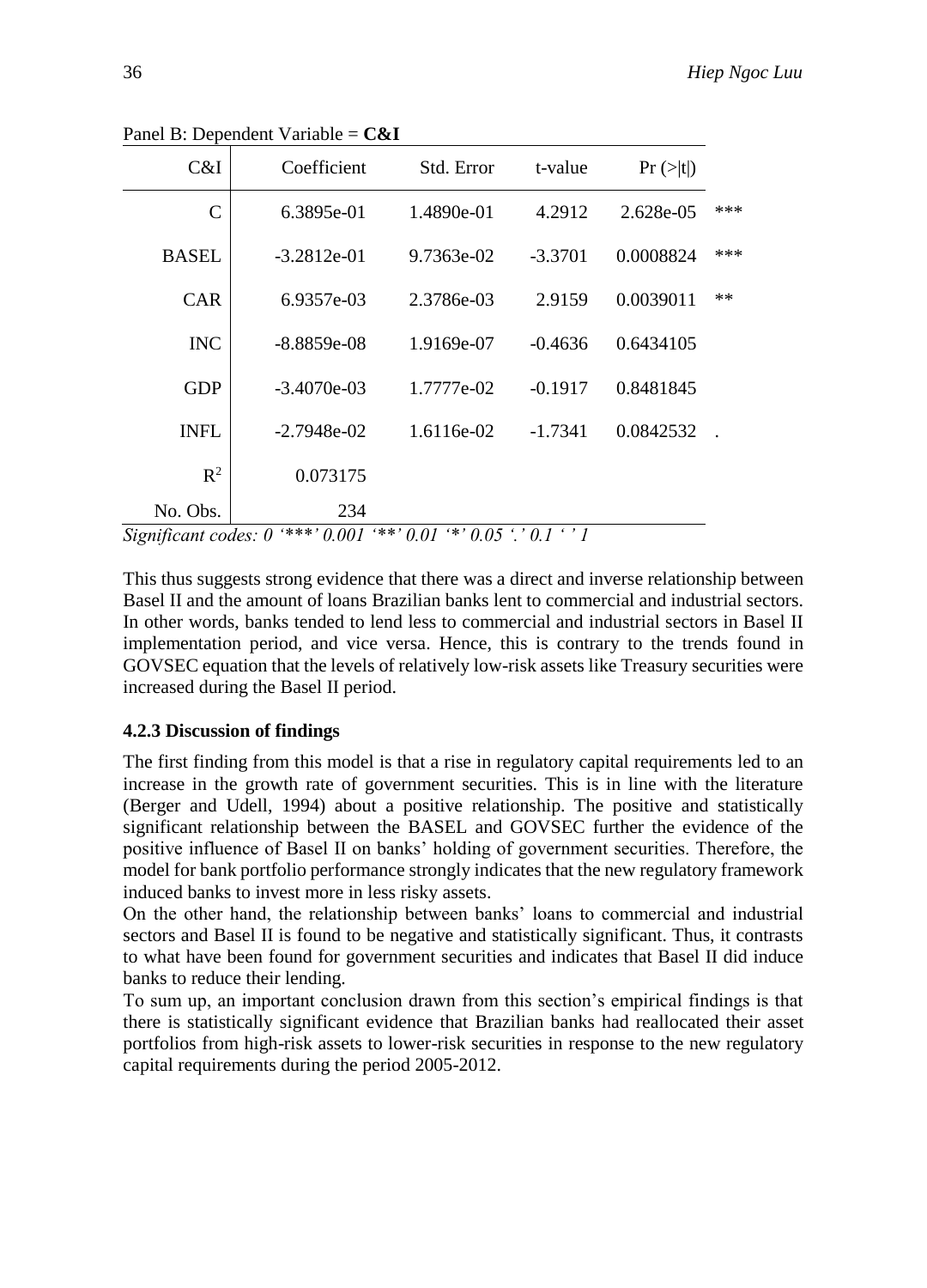# **5 Conclusion**

This paper found the empirical evidence of regulatory pressure brought about by Basel II had effectively induced Brazilian banks to raise their capital ratios. Furthermore, banks' capital adequacy ratios and risk-taking decisions were found to be simultaneously determined and interacted. During the period from 2005 to 2012, changes in capital and risk were inversely related implying that an increase in capital will lead to a reduction in risk-taken levels by bank. As a result, Brazilian banks did not appear to increase their capital and risk simultaneously, and the empirical evidence provided here in this study strongly indicates that Brazilian regulators has succeeded in requiring banks to comply with the new regulatory accord. Thus, there is no statistical evidence of moral hazard in the way Brazilian banks behaved.

Additionally, our work found empirical evidence in support of literature that Basel II contributed to the reduction of domestic credit in Brazil. This is because, in response to the Basel II requirements, Brazilian banks had shifted their asset portfolios from riskier assets (i.e. loans to commercial and industrial sector) to relatively safer ones (i.e. government securities). Subsequently, this may, under the 'credit view', have macro-economic effects on the economy.

# **References**

- [1] Armour, S. and Tracy, R., 2014. *Big Banks to Get Higher Capital Requirement*. [Online] Available at: <http://online.wsj.com/news/articles/SB10001424052702303456104579489643124 383708> [Accessed 8 June 2014].
- [2] Aggarwal, R., and Jacques, K. T., 1997. The impact of FDICIA and prompt corrective action on bank capital and risk: Estimates using a simultaneous equations model. *Journal of Banking and Finance*, **25**(6), 1139-1160.
- [3] Berger, A. N., and Udell, G. F., 1994. Did risk-based capital allocate bank credit and cause a "credit crunch" in the US. *Journal of Money, Credit, and Banking*, **26**, 585- 628.
- [4] Blum, J., 1999. Do capital adequacy requirements reduce risks in banking? *Journal of Banking and Finance*, **23**(5), 755-771.
- [5] Catalan, M. and Ganapolski, E.J., 2005. *Cyclical Implications of Changing Bank Capital Requirements in a Macroeconomic Framework*. IMF Working Paper, **No. 05/168**.
- [6] Central Bank of Brazil, 2012. *Brazil's Economic and Financial Fundamentals: A General Overview and Prospects*.
- [7] Ediz, T., Michael, I. and W. Perraudin (1998). The impact of capital requirements on U.K. bank behaviour. *Federal Reserve Bank of New York Economic Policy Review*, **4** (3), 15-2.
- [8] International Monetary Fund, 2012. Brazil: Detailed Assessment of Observance of Basel Core Principles for Effective Banking Supervision. *IMF Country Report*, **12/207**.
- [9] Gottschalk, R. ed., 2010. *The Basel Capital Accords in Developing Countries: Challenges for Development Finance*. New York: Palgrave Macmillan.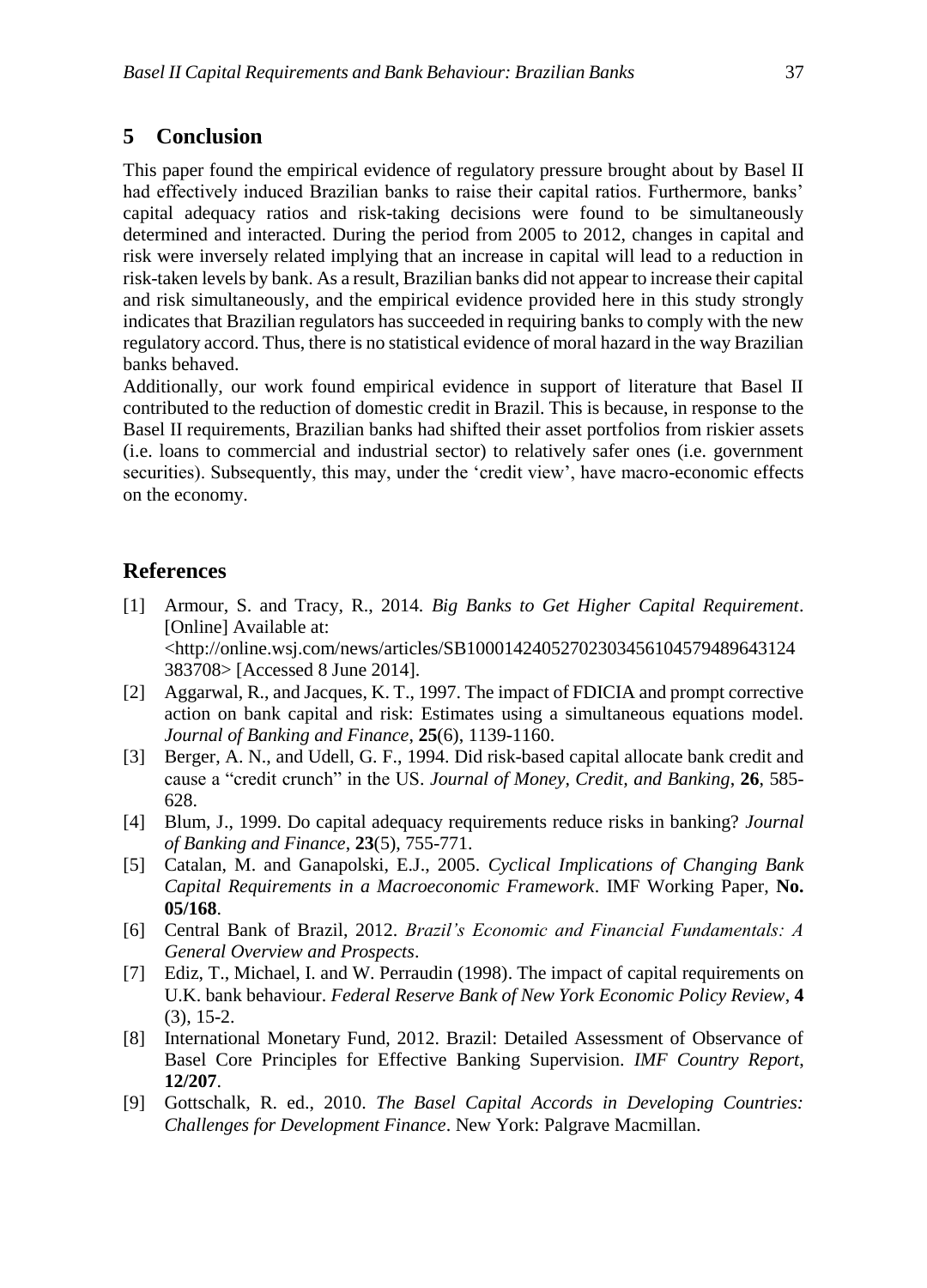- [10] Gottschalk, R. and Sen, S., 2006. *Prudential Norms for the Financial Sector: Is Development a Missing Dimension? The Cases of Brazil and India*. London: Institute of Development Study.
- [11] Gottschalk, R. and Sodre, C. A., 2007. Implementation of Basel Rules in Brazil: what are the implications for development? *IDS Working Papers*, **273.**
- [12] Griffith-Jones, S., Ocampo, J.A. and Gallagher, K., 2012. *Regulating Global Capital Flows for Long-Run Development*. Boston: Boston University.
- [13] Griffith-Jones, S. and Spratt, S., 2001. *Will the proposed new Basel capital accord have a net negative effect on developing countries?* Santiago – Chile, 29 - 30 November 2001.
- [14] Griffith-Jones, Spratt, S. and Segoviano, M., 2002. *The Onward March of Basel II: Can the Interests of Developing Countries be Protected?* London: The Commonwealth.
- [15] Hart, O.D. and D.M. Jaffee., 1974. On the application of portfolio theory to depository financial intermediaries. *Review of Economic Studies*, **41**(1), 129-147.
- [16] Haubrich, J. G. and Wachtel, P., 1993. Capital requirements and shifts in commercial bank portfolio. *Federal Reserve Bank of Cleveland Economic Review*, **1993**(3), 2-15.
- [17] Hausman, J. A., 1978. Specification Tests in Econometrics. *Econometric Society*, **46**(6), 1251-71.
- [18] Hussain, M. E. and Hassan, M. K., 2005. *Basel Capital Requirements and Bank Credit Risk Taking in Developing Countries*. Working Paper: University of New Orleans.
- [19] Jacques, K. and Nigro, P., 1997.Risk-based Capital, Portfolio Risk, and Bank Capital: A Simultaneous Equations Approach, *Journal of Economics and Business*, **49**(6), 533-547.
- [20] Keeley, M. C., 1988. Bank capital regulation in the 1980s: effective or ineffective? *Federal Reserve Bank of San Francisco Economic Review*, **No1**.
- [21] Keeley, M.C. and Furlong, F.T., 1990. A re-examination of the mean-variance analysis of bank capital regulation. *Journal of Banking and Finance*, **14**(1), 69-84.
- [22] Kim, D. and Santomero, A. M., 1988. Risk in Banking and Capital Regulation. *Journal of Finance*, **43**(5), 1219-1223.
- [23] Koehn, M and Santomero, A.M., 1980. Regulation of Bank Capital and Portfolio Risk. *Journal of Finance*, **35**(5), 1235-1244.
- [24] Pugel, T., 2007. *International economics*. 4<sup>th</sup> ed. London: McGraw-Hill.
- [25] Rime, B., 2001. Capital requirements and bank behaviour: empirical evidence for Switzerland*. Journal of Banking and Finance*, **25**(4), 789-805.
- [26] Rochet, J.C., 1992. *Capital Requirements and the Behaviour of Commercial Banks*. European Economic Review, **36**(5), 1137-1170.
- [27] Roy, P. V., 2005. *The impact of the 1988 Basel Accord on banks' capital ratio and credit risk-taking: an international study*. Working Paper: Université Libre de Bruxelles.
- [28] Shrieves, R. E. and Dahl, D., 1992. The relationship between risk and capital in commercial banks*. Journal of Banking and Finance*, **16**(1992), 439-457.